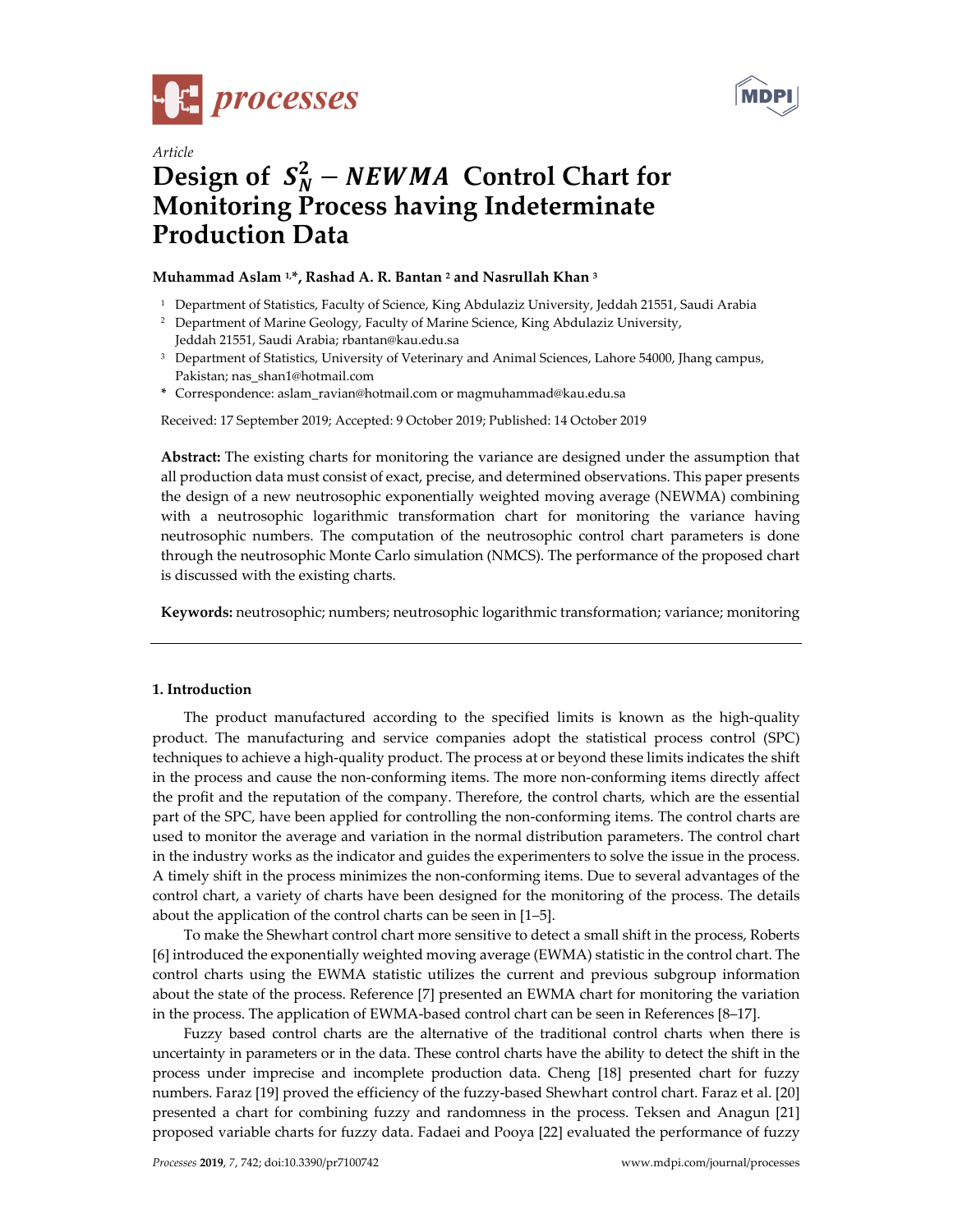chart using the operating characteristic curve. Alakoc and Apaydin [23] worked on Shewhart control charts using fuzzy approach. Darestani et al. [24] presented the control limits of U-chart under uncertainty. For a detailed study on a fuzzy-based control chart, the reader may refer to References [25–28] proposed EWMA chart for monitoring fuzzy data.

Classical statistics (CS) works only when all observations in the data are determined and precise. In practice, it may not be possible that the data have determined values, especially in complex situations. When the data is interval, as in weather or in the stock exchange market, CS cannot be effectively applied. The neutrosophic logic, introduced by Reference [29] in 1998, is a generalization of fuzzy logic and of intuitionistic fuzzy logic, where the measure of indeterminacy plays an important role, see [30–32]. The neutrosophic statistics (NS), introduced by Smarandache [29] and developed in 2014 is the generalization of CS which has the ability to analyze the imprecise data, see References [33,34]. Aslam [35] introduced the NS in the area of quality control. A variety of control chart using the NS can be seen in References [36–40].

Abbas et al. [41] proposed the cumulative sum EWMA chart for monitoring process variance. Although a rich literature is available on the control chart for monitoring variation under CS, the existing charts can be only applied when the assumption of certain observations is met. By exploring the literature, we did not see work on the EWMA variance chart under NS. In this paper, we will first introduce the neutrosophic EWMA based on variance. We will also introduce the neutrosophic Monte Carlo (NMS) simulation originally in the paper. The methodology of the proposed chart is different than that in Reference [41]. The performance of the proposed chart will be compared with the control chart proposed by References [7] and [38].

## 2. Preliminaries and the Proposed  $S_N^2 - NEWMA$  Statistic

Suppose  $n_N \epsilon[n_L, n_U]$  be a neutrosophic random sample from the neutrosophic normal ibution with mean  $\mu_N = \sum_{i=1}^{N_N} X_N / N_N$  ;  $\mu_N \epsilon[\mu_L, \mu_U]$  and  $\sigma_N^2 =$ distribution with mean  $\mu_N = \sum_{i=1}^{N_N} X_N / N_N$  ;  $\mu_N \in [\mu_L, \mu_U]$  and  $\sigma_N^2 =$  $\left[\left\{\sum_{i=1}^{n_N}(X_N-\mu_N)^2/N_N-1\right\}/n_N\right]$ ;  $\sigma_N^2\epsilon[\sigma_L^2,\sigma_U^2]$  having  $X_{iN}\epsilon[X_L,X_U], i = 1,2,3,..., n_N$  observations. Suppose  $\bar{X}_N = \sum_{i=1}^{n_N} X_N / n_N$ ;  $\bar{X}_N \in [\bar{X}_L, \bar{X}_U]$  and  $S_N^2 = \sum_{i=1}^{n_N} (X_N - \bar{X}_N)^2 / n_N - 1$ ;  $S_N^2 \in [S_L^2, S_U^2]$  be neutrosophic sample mean and variance, respectively. Let  $EWMA<sub>N</sub> = Z<sub>k<sub>N</sub></sub>$  be the NEWMA. The modified form, say  $S_N^2$  – NEWMA, of EWMA statistic under CS suggested by [42,43] is given by

$$
Z_{k_N} = (1 - \lambda_N) Z_{k-1,N} + \lambda_N T_{k_N}; \ Z_{k_N} \in [Z_{k_L}, Z_{k_U}], \ \lambda_N \in [\lambda_L, \lambda_U]
$$
 (1)

where  $\lambda_N \epsilon \{\lambda_L, \lambda_U\}$ ;  $[0,0] \le \lambda_N \le [1,1]$  is neutrosophic smoothing constant and ranges from [0.05,0.05] to [0.25,0.25], see [14]. Note that  $T_{k_N} = \ln S_N^2$ ;  $T_{k_N} \in [T_{k_L}, T_{k_U}]$  shows logarithmic of successive values of  $S_N^2 \in [S_L^2, S_U^2]$  and defined as follows

$$
T_{k_N} = a_N + b_N \cdot \ln(S_{k_N}^2 + c_N); \ a_N \in [a_L, a_U], \ b_N \in [b_L, b_U], \ c_N \in [c_L, c_U] > [0, 0]
$$
 (2)

Johnsson et al. [44] argued that  $T_{k_N} \epsilon \left[ T_{k_l}, T_{k_l} \right]$  that is modelled by log–gamma distribution tends to more neutrosophic normally distributed as compared to  $S_N^2 \epsilon [S_L^2, S_U^2]$ . According to Reference [7] "the main expectation of this approach is that if  $a_N \epsilon [a_L, a_U]$ ,  $b_N \epsilon [b_L, b_U]$ , and  $c_N \epsilon$  [ $c_L, c_U$ ] are judiciously selected, then this transformation may result in approximate normality to  $T_{k_N} \in [T_{k_L}, T_{k_U}]''$ . The neutrosophic control limits (NCLs) with starting values of  $Z_{0_N} = 0$ are given by

$$
LCL_N = E(T_{k_N}) - k_N \sqrt{\frac{\lambda_N}{2 - \lambda_N}} \sigma(T_{k_N}); \ LCL_N \in [LCL_L, LCL_U]
$$
 (3)

$$
UCL_N = E(T_{k_N}) + k_N \sqrt{\frac{\lambda_N}{2 - \lambda_N}} \sigma(T_{k_N}); \; UCL_N \in [UCL_L, UCL_U]
$$
\n<sup>(4)</sup>

where  $k_N \epsilon [k_L, k_U]$  be a neutrosophic control limits coefficient.

Note here that NCLs given in Equations (3) and (4) are approximate but widely used by the industrial practitioner, see [7]. The exact NCLs for  $S_N^2 - NEWMA$  are given as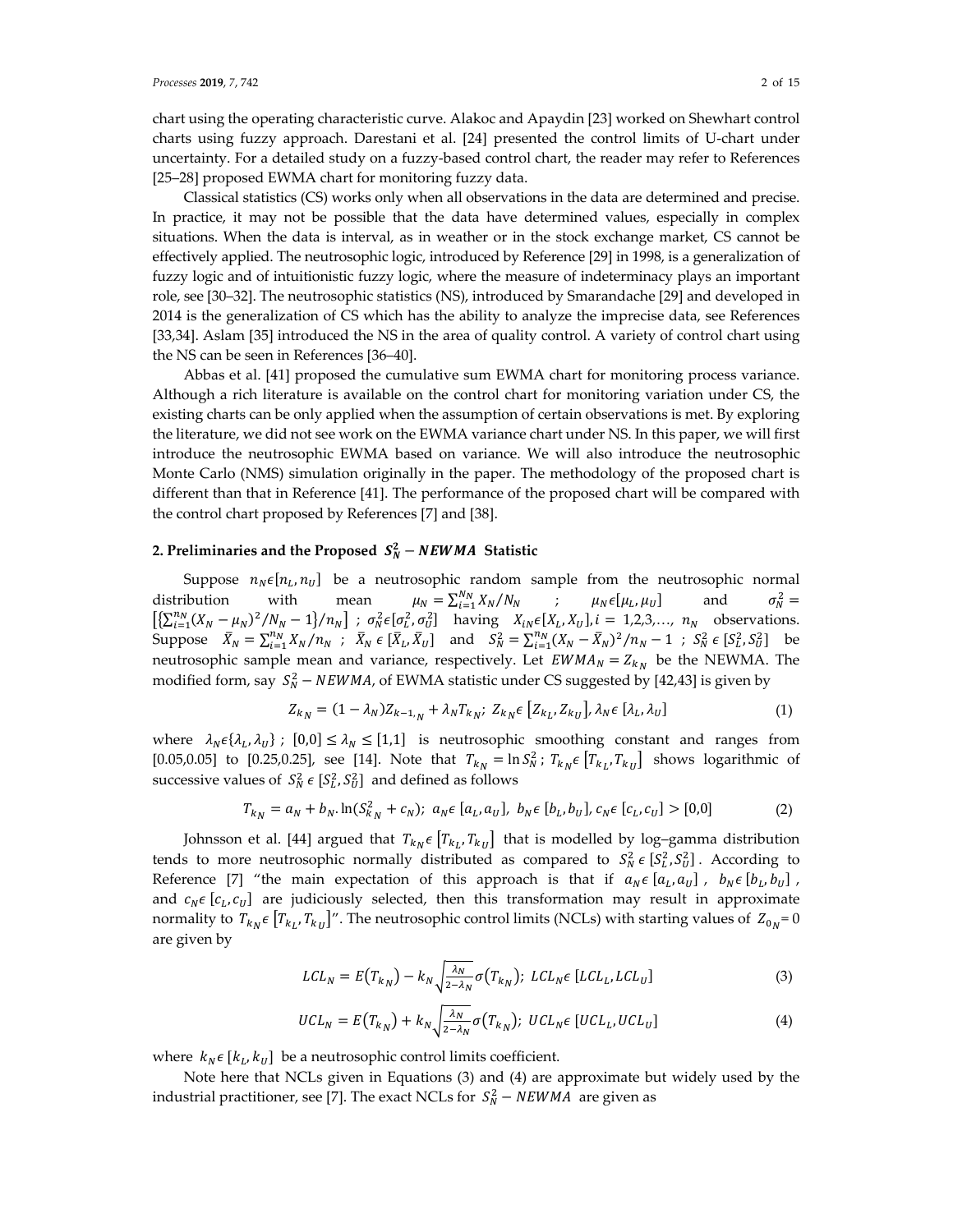$$
LCL_N = E\left(T_{k_N}\right) - k_N \sqrt{\frac{\lambda_N \{1 - (1 - \lambda_N)^{2k}\}}{2 - \lambda_N}} \sigma\left(T_{k_N}\right); \ LCL_N \epsilon \left[ LCL_L, LCL_U \right] \tag{5}
$$

$$
UCL_N = E\left(T_{k_N}\right) + k_N \sqrt{\frac{\lambda_N \{1 - (1 - \lambda_N)^{2k}\}}{2 - \lambda_N}} \sigma\left(T_{k_N}\right); \; UCL_N \in [UCL_L, UCL_U] \tag{6}
$$

The NCLs given in Equations (3) and (4) are easy to apply, and therefore we will use them in the rest of the paper.

#### **3. The Proposed Control Chart**

Note here that although the limits of existing  $S^2$  chart are not symmetry, the use of transformation  $T_{k_N} = \ln S_N^2$  makes the limits symmetry for the proposed  $S_N^2 - NEWMA$  chart. The steps to apply the proposed  $S_N^2$  –  $NEWMA$  control chart are stated as follows

**Step-1:** Select a random sample of size  $n_N \in [n_L, n_U]$  from the industrial process and compute statistic  $Z_{k_N} \epsilon \left[ Z_{k_L}, Z_{k_U} \right].$ 

**Step-2:** Announce the process is shifted if  $Z_{k} \in [Z_{k} \times Z_{k} \times E] \geq UCL_{N} \in [UCL_{L}, UCL_{U}]$  or  $Z_{k_N} \epsilon \left[ Z_{k_l}, Z_{k_l} \right] \leq L C U_N \epsilon [L C U_L, L C U_U].$ 

Note here that the proposed  $S_N^2 - NEWMA$  chart is the extension of Reference [7] and the traditional  $S<sup>2</sup>$  chart. It reduces to the Reference [7] chart if no uncertain observation is recorded in the production data. The probability of in-control under neutrosophic statistics is given by

$$
P_{inN}^{0} = P\left(LCL_N \le Z_{k_N} \le UCL_N/S_{N0}^2\right); \ S_{N0}^{2} \in [S_{L0}^2, S_{U0}^2] \tag{7}
$$

where  $S_{N0}^2$  represents the in-control variance of the process. The neutrosophic average run length (NARL), say  $ARL_{0N}$  is given by

$$
ARL_{0N} = \frac{1}{1 - P(LCL_N \le Z_{KN} \le UCL_N/S_{N0}^2)}; ARL_{0N} \epsilon [ARL_{0L}, ARL_{0U}]
$$
\n(8)

The probability of in-control for the shifted process under neutrosophic statistics is given by

$$
P_{inN}^1 = P\left(LCL_N \le Z_{k_N} \le UCL_N/S_{N1}^2\right); \ S_{N1}^2 \in [S_{L1}^2, S_{U1}^2] \tag{9}
$$

where  $S_{N1}^2$  represents shifted variance of the process. The neutrosophic average run length (NARL) for the shifted process, say  $ARL_{1N}$  is given by

$$
ARL_{1N} = \frac{1}{1 - P(LCL_N \le Z_{KN} \le UCL_N/S_{N1}^2)} \cdot ARL_{1N} \epsilon [ARL_{1L}, ARL_{1U}] \tag{10}
$$

The values of  $k_N \in [k_L, k_U]$ ,  $ARL_{0N} \in [ARL_{0L}, ARL_{0U}]$ ,  $ARL_{1N} \in [ARL_{1L}, ARL_{1U}]$ , and neutrosophic standard deviation (NSD) will be determined using the following NMS.

- 1. Generate 10,000 random sample of size  $n_N \epsilon [n_L, n_U]$  from neutrosophic normal distribution from the in-control process. Choose values of  $a_N \in [a_L, a_U]$ ,  $b_N \in [b_L, b_U]$ , and  $c_N \in [c_L, c_U]$  from Table 1. Compute  $Z_{k_N} \epsilon \left[ Z_{k_L}, Z_{k_U} \right]$  and plot them on  $LCU_N \epsilon \left[ LCU_L, LCU_U \right]$  and  $UCL_N \epsilon [UCL_L, UCL_U]$ . Note first out-of-control and calculate their average.
- 2. Compute  $ARL_{0N}\epsilon[ARL_{0L}, ARL_{0U}]$  and NSD and determine  $k_N\epsilon[k_L, k_U]$  where  $ARL_{0N}\epsilon[ARL_{0L}, ARL_{0U}] \ge r_{0N}$  , where  $r_{0N}\epsilon[r_{0L}, r_{0U}]$  are specified values of  $ARL_{0N} \epsilon [ARL_{0L}, ARL_{0U}].$
- 3. Select those  $k_N \epsilon [k_L, k_U]$  when  $ARL_{0N} \epsilon [ARL_{0L}, ARL_{0U}]$  very close to  $r_{0N}$ .
- 4. Generate random sample of size  $n_N \epsilon[n_L, n_U]$  from the shifted process. Compute  $Z_{k_N} \epsilon \left[Z_{k_L}, Z_{k_U}\right]$ and plot them on  $LCU_N \epsilon [LCU_L, LCU_U]$  and  $UCL_N \epsilon [UCL_L, UCL_U]$ . Note first out-of-control and calculate their average.
- 5. Compute  $ARL_{1N} \epsilon [ARL_{1L}, ARL_{1U}]$  and NSD for a various shift c.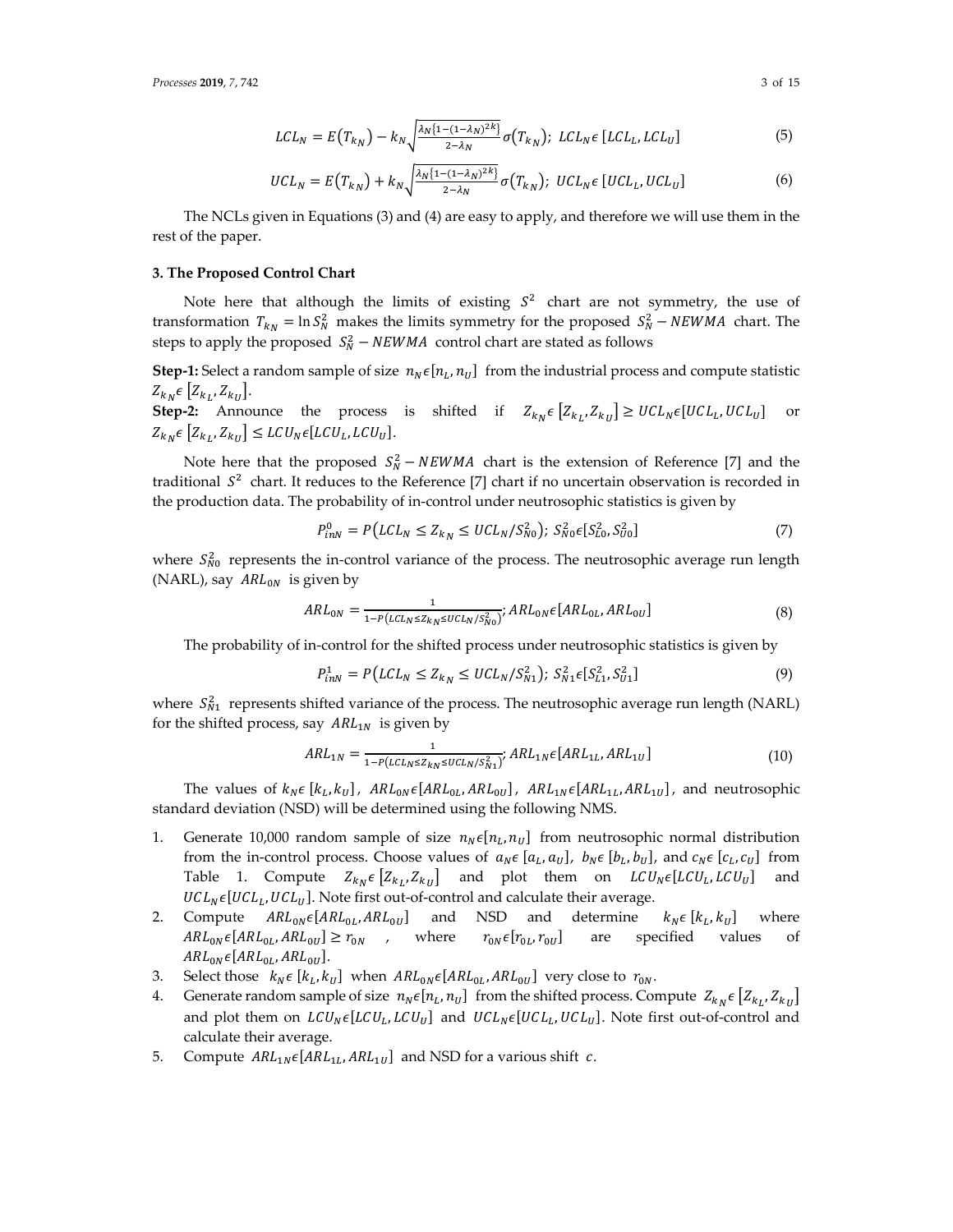| n        | [3,5]               | [8, 10]              |
|----------|---------------------|----------------------|
| A(n)     | $[-0.6627,-0.8969]$ | $[-1.1647, -1.3135]$ |
| B(n)     | [1.8136, 2.3647]    | [2.9992, 3.3548]     |
| C(n)     | [0.6777, 0.5979]    | [0.5588, 0.5465]     |
| $E(T_k)$ | [0.02472, 0.00748]  | [0.00243, 0.00141]   |
| $E(T_k)$ | [0.9165, 0.967]     | [0.9864, 0.9912]     |
| $Z_{0}$  | [0.276, 0.211]      | [0.167, 0.149]       |

**Table 1.** The values of constants.

Using above-mentioned NMC simulation, we presented Tables 2–7 for various values of  $n_N \epsilon[n_L, n_U]$  and c. From Tables 2–7, we note the decreasing trend in  $ARL_{1N} \epsilon[ARL_{1L}, ARL_{1U}]$  and NSD for the same values of  $n_N \epsilon [n_L, n_U]$  but when  $\lambda_N \epsilon \{\lambda_L, \lambda_U\}$  increases. The values of  $ARL_{1N} \epsilon [ARL_{1L}, ARL_{1U}]$  and NSD decrease when c increases.

**Table 2.** The neutrosophic average run length NARL when  $n_N \epsilon$  [3, 5] and  $\lambda_N \epsilon$  [0.08, 0.12].

| $\mathcal{C}_{0}$ | $k_N \epsilon$ [2.58,2.65] when $ARL_{0N} \epsilon$ [300, 300] |                  | $k_N \epsilon$ [2.66,2.74] when $ARL_{0N} \epsilon$ [370, 370] |                  |
|-------------------|----------------------------------------------------------------|------------------|----------------------------------------------------------------|------------------|
|                   | <b>NARL</b>                                                    | <b>NSD</b>       | <b>NARL</b>                                                    | <b>NSD</b>       |
| $\mathbf{1}$      | [309.77,300.59]                                                | [314.47, 292.06] | [367.88, 380.1]                                                | [362.73, 361.76] |
| 1.05              | [149.57, 128.34]                                               | [162.15, 126.34] | [175.89, 155.28]                                               | [184.21, 153.18] |
| 1.1               | [71.82, 56.01]                                                 | [77.12, 53.67]   | [81.69, 62.06]                                                 | [84.91, 58.71]   |
| 1.15              | [42.17, 30.16]                                                 | [44.03, 26.33]   | [45.63, 33.13]                                                 | [46.57,29.59]    |
| 1.2               | [26.81, 19.45]                                                 | [26.18, 15.69]   | [29.69, 21.13]                                                 | [28.94, 16.94]   |
| 1.25              | [19.33, 14.18]                                                 | [17.52, 10.48]   | [20.88, 15.26]                                                 | [19.43, 11.16]   |
| 1.3               | [14.88, 11.22]                                                 | [13.02, 7.64]    | [16.2, 11.84]                                                  | [14.1, 7.95]     |
| 1.4               | [10.35, 7.85]                                                  | $[7.9, 4.51]$    | [11.07, 8.29]                                                  | [8.49, 4.83]     |
| 1.5               | [7.92, 6.23]                                                   | [5.51, 3.16]     | [8.49, 6.56]                                                   | [5.92, 3.37]     |
| 1.6               | [6.63, 5.27]                                                   | [4.3, 2.38]      | [6.96, 5.49]                                                   | [4.42, 2.49]     |
| 1.7               | [5.73, 4.69]                                                   | [3.38, 1.92]     | [5.98, 4.78]                                                   | [3.51, 1.97]     |
| 1.8               | [5.12, 4.2]                                                    | [2.85, 1.58]     | [5.37,4.33]                                                    | [2.95, 1.65]     |
| 1.8               | [5.07, 4.18]                                                   | [2.76, 1.6]      | [5.31, 4.32]                                                   | [2.91, 1.63]     |
| 1.9               | [4.65, 3.86]                                                   | [2.4,1.39]       | [4.87, 4]                                                      | [2.57, 1.44]     |
| $\overline{2}$    | [4.31, 3.61]                                                   | [2.11, 1.22]     | [4.43, 3.74]                                                   | [2.14, 1.26]     |
| 2.25              | [3.72, 3.17]                                                   | [1.64, 0.96]     | [3.85, 3.27]                                                   | [1.7, 1.01]      |
| 2.5               | [3.33, 2.88]                                                   | [1.36, 0.84]     | [3.44, 2.97]                                                   | [1.37, 0.84]     |
| 3                 | [2.86, 2.54]                                                   | [1.01, 0.65]     | [2.97, 2.59]                                                   | [1.05, 0.67]     |
| 4                 | [2.48, 2.23]                                                   | [0.72, 0.45]     | [2.54, 2.27]                                                   | [0.75, 0.48]     |

**Table 3.** The neutrosophic average run length (NARL) when  $n_N \epsilon$  [3, 5] and  $\lambda_N \epsilon$  [0.18, 0.22].

|      |                  | $k_N \epsilon$ [2.725,2.75] when $ARL_{0N} \epsilon$ [300,300] |                  | $k_N \epsilon$ [2.805,2.82] when $ARL_{0N} \epsilon$ [370,370] |
|------|------------------|----------------------------------------------------------------|------------------|----------------------------------------------------------------|
| С    | <b>NARL</b>      | <b>NSD</b>                                                     | <b>NARL</b>      | <b>NSD</b>                                                     |
|      | [299.38, 301.29] | [294.16, 294.1]                                                | [371,368.43]     | [354.51, 353.79]                                               |
| 1.05 | [145.4, 135.87]  | [143.8, 133.09]                                                | [175.25, 157.77] | [172.85, 157.06]                                               |
| 1.1  | [79.22, 61.69]   | [77.84, 58.36]                                                 | [90.3,71.05]     | [89.21, 67.86]                                                 |
| 1.15 | [47.72, 34.23]   | [45.83, 31.21]                                                 | [53.61, 37.7]    | [51.47, 34.38]                                                 |
| 1.2  | [31.89, 22.1]    | [29.18, 18.67]                                                 | [35.11, 23.67]   | [33.45, 20.05]                                                 |
| 1.25 | [23.1, 15.49]    | [20.83, 12.15]                                                 | [25.04, 16.65]   | [22.3, 13.24]                                                  |
| 1.3  | [17.5, 12.02]    | [14.6, 8.8]                                                    | [19.26, 12.55]   | [16.29, 9.27]                                                  |
| 1.4  | [12.09, 8.15]    | [9.36, 5.12]                                                   | [12.9, 8.52]     | [10.04, 5.38]                                                  |
| 1.5  | [8.97, 6.2]      | [6.32, 3.43]                                                   | [9.5, 6.51]      | [6.78, 3.7]                                                    |
| 1.6  | [7.3, 5.21]      | [4.81, 2.56]                                                   | [7.67, 5.37]     | [5.01, 2.69]                                                   |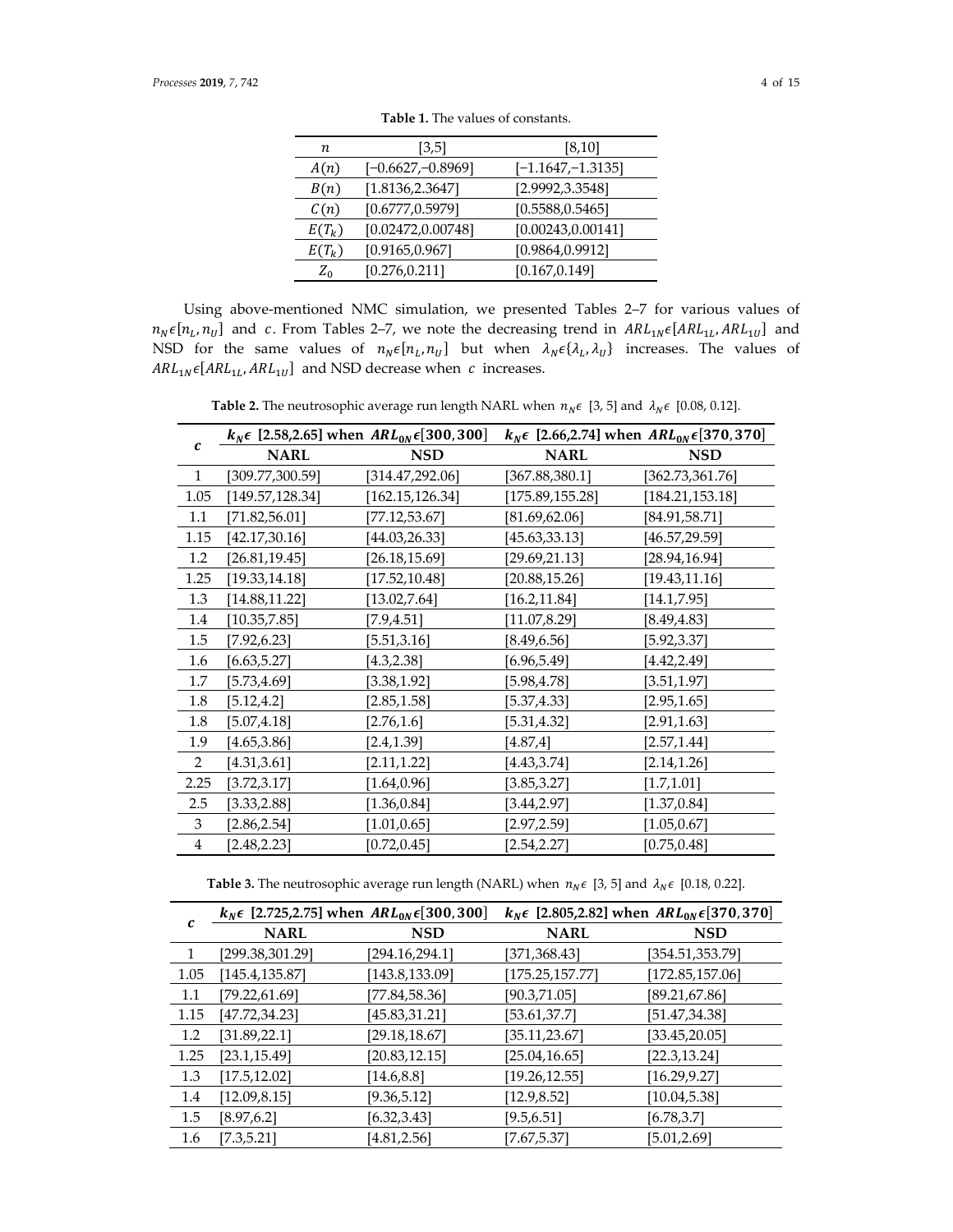| 1.7  | [6.26, 4.54] | [3.8, 2.09]  | [6.46, 4.67] | [3.93, 2.14] |
|------|--------------|--------------|--------------|--------------|
| 1.8  | [5.46, 4.05] | [3.12, 1.7]  | [5.69,4.19]  | [3.3, 1.74]  |
| 1.8  | [5.44, 4.05] | [3.09, 1.66] | [5.7, 4.19]  | [3.2, 1.74]  |
| 1.9  | [4.97, 3.74] | [2.75, 1.48] | [5.09, 3.82] | [2.82, 1.48] |
| 2    | [4.56, 3.48] | [2.36, 1.28] | [4.66, 3.54] | [2.37, 1.3]  |
| 2.25 | [3.83, 3.03] | [1.79, 0.98] | [3.97,3.09]  | [1.84, 1.04] |
| 2.5  | [3.4, 2.76]  | [1.41, 0.83] | [3.53,2.82]  | [1.51, 0.85] |
| 3    | [2.95, 2.46] | [1.08, 0.63] | [3.02, 2.48] | [1.13, 0.64] |
| 4    | [2.52, 2.18] | [0.75, 0.41] | [2.55, 2.19] | [0.76, 0.42] |

**Table 4.** The neutrosophic average run length (NARL) when  $n_N \epsilon$  [3, 5] and  $\lambda_N \epsilon$  [0.28, 0.32].

|                |                  | $k_N \epsilon$ [2.805,2.77] when $ARL_{0N} \epsilon$ [300, 300] | $k_N \epsilon$ [2.9,2.845] when $ARL_{0N} \epsilon$ [370, 370] |                  |  |
|----------------|------------------|-----------------------------------------------------------------|----------------------------------------------------------------|------------------|--|
| c              | <b>NARL</b>      | <b>NSD</b>                                                      | <b>NARL</b>                                                    | <b>NSD</b>       |  |
| 1              | [307.39,301.71]  | [300.94,295.29]                                                 | [383.23,373.86]                                                | [366.27, 355.75] |  |
| 1.05           | [150.37, 135.85] | [148.76, 131.81]                                                | [180.89, 160.78]                                               | [180.39,158.2]   |  |
| 1.1            | [83.18, 65.68]   | [83.13, 62.62]                                                  | [98.76, 74.46]                                                 | [97.61, 70.81]   |  |
| 1.15           | [51.57, 36.48]   | [49.63,33.12]                                                   | [58.37, 41.21]                                                 | [56.78,38.13]    |  |
| 1.2            | [34.13, 23.17]   | [31.98, 20.3]                                                   | [39.31, 25.28]                                                 | [36.69, 22.61]   |  |
| 1.25           | [24.59, 16.32]   | [22.26, 13.21]                                                  | [27.65, 17.67]                                                 | [24.76, 14.84]   |  |
| 1.3            | [18.92, 12.21]   | [16.56, 9.42]                                                   | [21.24,13.37]                                                  | [18.58, 10.39]   |  |
| 1.4            | [12.47, 8.13]    | [10.04, 5.5]                                                    | [13.53, 8.63]                                                  | [11.01, 5.94]    |  |
| 1.5            | [9.47, 6.19]     | [7.06, 3.64]                                                    | [9.88, 6.5]                                                    | [7.22, 3.94]     |  |
| 1.6            | [7.52, 5.11]     | [5.21, 2.77]                                                    | [8.01, 5.28]                                                   | [5.6, 2.84]      |  |
| 1.7            | [6.37, 4.42]     | [4.1, 2.12]                                                     | [6.71, 4.58]                                                   | [4.25, 2.26]     |  |
| 1.8            | [5.52, 3.95]     | [3.3, 1.77]                                                     | [5.78, 4.07]                                                   | [3.51, 1.82]     |  |
| 1.8            | [5.58, 3.97]     | [3.35, 1.78]                                                    | [5.79, 4.06]                                                   | [3.53, 1.85]     |  |
| 1.9            | [4.94, 3.59]     | [2.83, 1.48]                                                    | [5.16, 3.68]                                                   | [2.95, 1.56]     |  |
| 2              | [4.54, 3.31]     | [2.49, 1.26]                                                    | [4.71, 3.41]                                                   | [2.56, 1.35]     |  |
| 2.25           | [3.83, 2.91]     | [1.84, 0.98]                                                    | [3.9,2.98]                                                     | [1.88, 1.02]     |  |
| 2.5            | [3.39, 2.66]     | [1.49, 0.81]                                                    | [3.49, 2.71]                                                   | [1.56, 0.85]     |  |
| 3              | [2.88, 2.38]     | [1.07, 0.6]                                                     | [2.97, 2.39]                                                   | [1.14, 0.61]     |  |
| $\overline{4}$ | [2.48, 2.14]     | [0.73, 0.37]                                                    | [2.51, 2.16]                                                   | [0.76, 0.39]     |  |

**Table 5.** The neutrosophic average run length (NARL) when  $n_N \epsilon$  [8, 10] and  $\lambda_N \epsilon$  [0.08, 0.12].

|            |                 | $k_N \epsilon$ [2.56,2.67] when $ARL_{0N} \epsilon$ [300, 300] |                  | $k_N \epsilon$ [2.65,2.755] when $ARL_{0N} \epsilon$ [370, 370] |
|------------|-----------------|----------------------------------------------------------------|------------------|-----------------------------------------------------------------|
| $\epsilon$ | <b>NARL</b>     | <b>NSD</b>                                                     | <b>NARL</b>      | <b>NSD</b>                                                      |
| 1          | [301.1, 309.72] | [291.7,298.17]                                                 | [375.97, 384.4]  | [352.21, 365.97]                                                |
| 1.05       | [95.92, 92.42]  | [93.82, 89.13]                                                 | [109.14, 107.67] | [104.73, 102.66]                                                |
| 1.1        | [35.32, 33.28]  | [30.58, 27.98]                                                 | [38.37, 35.39]   | [32.73, 29.6]                                                   |
| 1.15       | [19.04, 17.75]  | [14.04, 12.83]                                                 | [20.62, 18.75]   | [15.19, 13.51]                                                  |
| 1.2        | [12.97, 11.78]  | [8.19, 7.09]                                                   | [13.68, 12.32]   | [8.67, 7.63]                                                    |
| 1.25       | [9.8, 8.92]     | $[5.4, 4.74]$                                                  | [10.38, 9.3]     | [5.76, 4.91]                                                    |
| 1.3        | [8.08, 7.2]     | [4.13, 3.4]                                                    | [8.5, 7.5]       | [4.3, 3.52]                                                     |
| 1.4        | [6.05, 5.42]    | [2.55, 2.12]                                                   | [6.3, 5.63]      | [2.63, 2.2]                                                     |
| 1.5        | [4.98, 4.51]    | [1.82, 1.53]                                                   | [5.16, 4.65]     | [1.87, 1.58]                                                    |
| 1.6        | [4.36, 3.94]    | [1.43, 1.16]                                                   | [4.49, 4.05]     | [1.45, 1.21]                                                    |
| 1.7        | [3.91, 3.57]    | [1.17, 0.96]                                                   | [4.02, 3.68]     | [1.19, 0.99]                                                    |
| 1.8        | [3.61, 3.29]    | [0.97, 0.82]                                                   | [3.7, 3.38]      | [1,0.85]                                                        |
| 1.8        | [3.61, 3.3]     | [0.99, 0.83]                                                   | [3.7, 3.4]       | [0.99, 0.84]                                                    |
| 1.9        | [3.37, 3.09]    | [0.86, 0.73]                                                   | [3.47, 3.15]     | [0.89, 0.74]                                                    |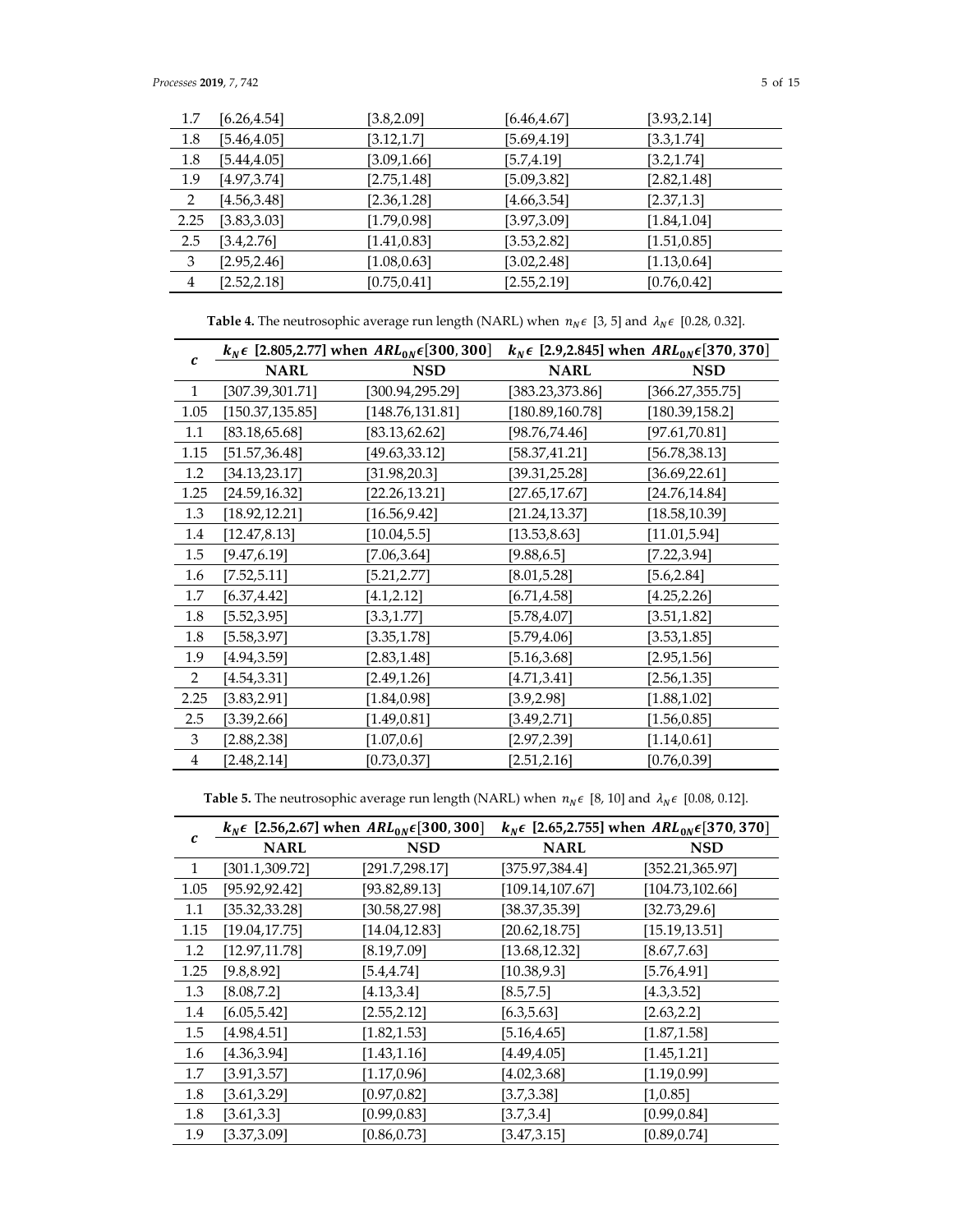| ∽    | [3.19.2.92]  | [0.77, 0.67] | [3.28, 2.99] | [0.79, 0.67] |
|------|--------------|--------------|--------------|--------------|
| 2.25 | [2.85, 2.63] | [0.66, 0.61] | [2.93, 2.67] | [0.67, 0.59] |
| 2.5  | [2.63, 2.41] | [0.6, 0.52]  | [2.7, 2.47]  | [0.6, 0.55]  |
| 3    | [2.33, 2.18] | [0.49, 0.39] | [2.38, 2.2]  | [0.51, 0.41] |
|      | [2.09, 2.03] | [0.29, 0.17] | [2.11, 2.04] | [0.32, 0.19] |

**Table 6.** The neutrosophic average run length (NARL) when  $n_N \epsilon$  [8, 10] and  $\lambda_N \epsilon$  [0.18, 0.22].

| $\mathcal{C}$ |                  | $k_N \epsilon$ [2.735,2.77] when $ARL_{0N} \epsilon$ [300, 300] | $k_N \epsilon$ [2.82,2.85] when $ARL_{0N} \epsilon$ [370, 370] |                  |  |
|---------------|------------------|-----------------------------------------------------------------|----------------------------------------------------------------|------------------|--|
|               | <b>NARL</b>      | <b>NSD</b>                                                      | <b>NARL</b>                                                    | <b>NSD</b>       |  |
| 1             | [301.08, 299.1]  | [291.71, 288.2]                                                 | [376.19,370.34]                                                | [353.72,348.41]  |  |
| 1.05          | [114.19, 105.22] | [109.93, 100.31]                                                | [137.38, 127.57]                                               | [132.66, 123.51] |  |
| 1.1           | [43.75,38.87]    | [38.66, 35]                                                     | [49.56,43.8]                                                   | [45.41,39.46]    |  |
| 1.15          | [22.72, 19.95]   | [18.5, 15.97]                                                   | [24.7, 21.58]                                                  | [20, 17.27]      |  |
| 1.2           | [14.52, 12.71]   | [10.55, 8.8]                                                    | [15.49, 13.31]                                                 | [11.4, 9.38]     |  |
| 1.25          | [10.55, 9.08]    | [6.79, 5.42]                                                    | [11.11, 9.62]                                                  | [7.15, 6.03]     |  |
| 1.3           | [8.29, 7.22]     | [4.71, 3.92]                                                    | [8.71, 7.56]                                                   | [4.94, 4.17]     |  |
| 1.4           | [5.98, 5.25]     | [2.86, 2.33]                                                    | [6.22, 5.45]                                                   | [2.99, 2.47]     |  |
| 1.5           | [4.83, 4.3]      | [1.96, 1.6]                                                     | [5.02,4.42]                                                    | [2.08, 1.66]     |  |
| 1.6           | [4.15, 3.73]     | [1.48, 1.23]                                                    | [4.29, 3.81]                                                   | [1.57, 1.25]     |  |
| 1.7           | [3.7, 3.33]      | [1.19,1]                                                        | [3.79,3.42]                                                    | [1.22, 1.02]     |  |
| 1.8           | [3.42, 3.09]     | [1.04, 0.87]                                                    | [3.48, 3.13]                                                   | [1.05, 0.88]     |  |
| 1.8           | [3.43, 3.05]     | [1.06, 0.86]                                                    | [3.49, 3.14]                                                   | [1.05, 0.89]     |  |
| 1.9           | [3.16, 2.88]     | [0.9, 0.76]                                                     | [3.24, 2.9]                                                    | [0.92, 0.77]     |  |
| 2             | [2.98, 2.7]      | [0.81, 0.69]                                                    | [3.06, 2.77]                                                   | [0.83, 0.71]     |  |
| 2.25          | [2.66, 2.43]     | [0.67, 0.56]                                                    | [2.72, 2.47]                                                   | [0.69, 0.58]     |  |
| 2.5           | [2.45, 2.26]     | [0.56, 0.46]                                                    | [2.5, 2.29]                                                    | [0.59, 0.48]     |  |
| 3             | [2.21, 2.1]      | [0.42, 0.3]                                                     | [2.23, 2.11]                                                   | [0.44, 0.32]     |  |
| 4             | [2.05, 2.02]     | [0.22, 0.12]                                                    | [2.06, 2.02]                                                   | [0.24, 0.13]     |  |

**Table 7.** The neutrosophic average run length (NARL) when  $n_N \epsilon$  [8,10] and  $\lambda_N \epsilon$  [0.28, 0.32].

|                |                  | $k_N \epsilon$ [2.785,2.81] when $ARL_{0N} \epsilon$ [300,300] | $k_N \epsilon$ [2.865,2.88] when $ARL_{0N} \epsilon$ [370,370] |                  |  |
|----------------|------------------|----------------------------------------------------------------|----------------------------------------------------------------|------------------|--|
| c              | <b>NARL</b>      | <b>NSD</b>                                                     | <b>NARL</b>                                                    | <b>NSD</b>       |  |
| 1              | [298.47,303.26]  | [287.32,292.35]                                                | [373.5, 371.54]                                                | [355.62,349.8]   |  |
| 1.05           | [120.75, 116.33] | [117.13,113.52]                                                | [144.7, 135.14]                                                | [141.47, 133.07] |  |
| 1.1            | [49.1, 44.65]    | [45.51, 41.06]                                                 | [56.51, 49.88]                                                 | [53.44, 46.62]   |  |
| 1.15           | [25.29, 22.35]   | [21.97, 18.88]                                                 | [28.22, 24.21]                                                 | [24.64, 20.57]   |  |
| 1.2            | [15.78, 13.36]   | [12.37,10.09]                                                  | [16.99,14.43]                                                  | [13.46, 11.01]   |  |
| 1.25           | [11.13, 9.48]    | [7.92,6.37]                                                    | [11.7, 10.08]                                                  | [8.34, 6.9]      |  |
| 1.3            | [8.57, 7.38]     | [5.46, 4.41]                                                   | [9.02, 7.7]                                                    | [5.77, 4.72]     |  |
| 1.4            | [5.99,5.2]       | [3.22, 2.57]                                                   | [6.22, 5.33]                                                   | [3.31, 2.63]     |  |
| 1.5            | [4.7, 4.17]      | [2.11, 1.7]                                                    | [4.86, 4.25]                                                   | [2.21, 1.74]     |  |
| 1.6            | [4,3.57]         | [1.6, 1.32]                                                    | [4.1, 3.65]                                                    | [1.65, 1.33]     |  |
| 1.7            | [3.53, 3.18]     | [1.25, 1.03]                                                   | [3.63, 3.26]                                                   | [1.31, 1.06]     |  |
| 1.8            | [3.23, 2.91]     | [1.07, 0.88]                                                   | [3.32, 2.98]                                                   | [1.09, 0.9]      |  |
| 1.8            | [3.22, 2.91]     | [1.06, 0.88]                                                   | [3.3, 2.96]                                                    | [1.09, 0.89]     |  |
| 1.9            | [2.99, 2.73]     | [0.91, 0.76]                                                   | [3.06, 2.77]                                                   | [0.95, 0.79]     |  |
| $\overline{2}$ | [2.82, 2.57]     | [0.82, 0.68]                                                   | [2.86, 2.62]                                                   | [0.84, 0.7]      |  |
| 2.25           | [2.52, 2.34]     | [0.64, 0.54]                                                   | [2.56, 2.36]                                                   | [0.66, 0.55]     |  |
| 2.5            | [2.33, 2.2]      | [0.53, 0.42]                                                   | [2.37, 2.21]                                                   | [0.55, 0.42]     |  |
| 3              | [2.15, 2.07]     | [0.36, 0.25]                                                   | [2.16, 2.08]                                                   | [0.38, 0.27]     |  |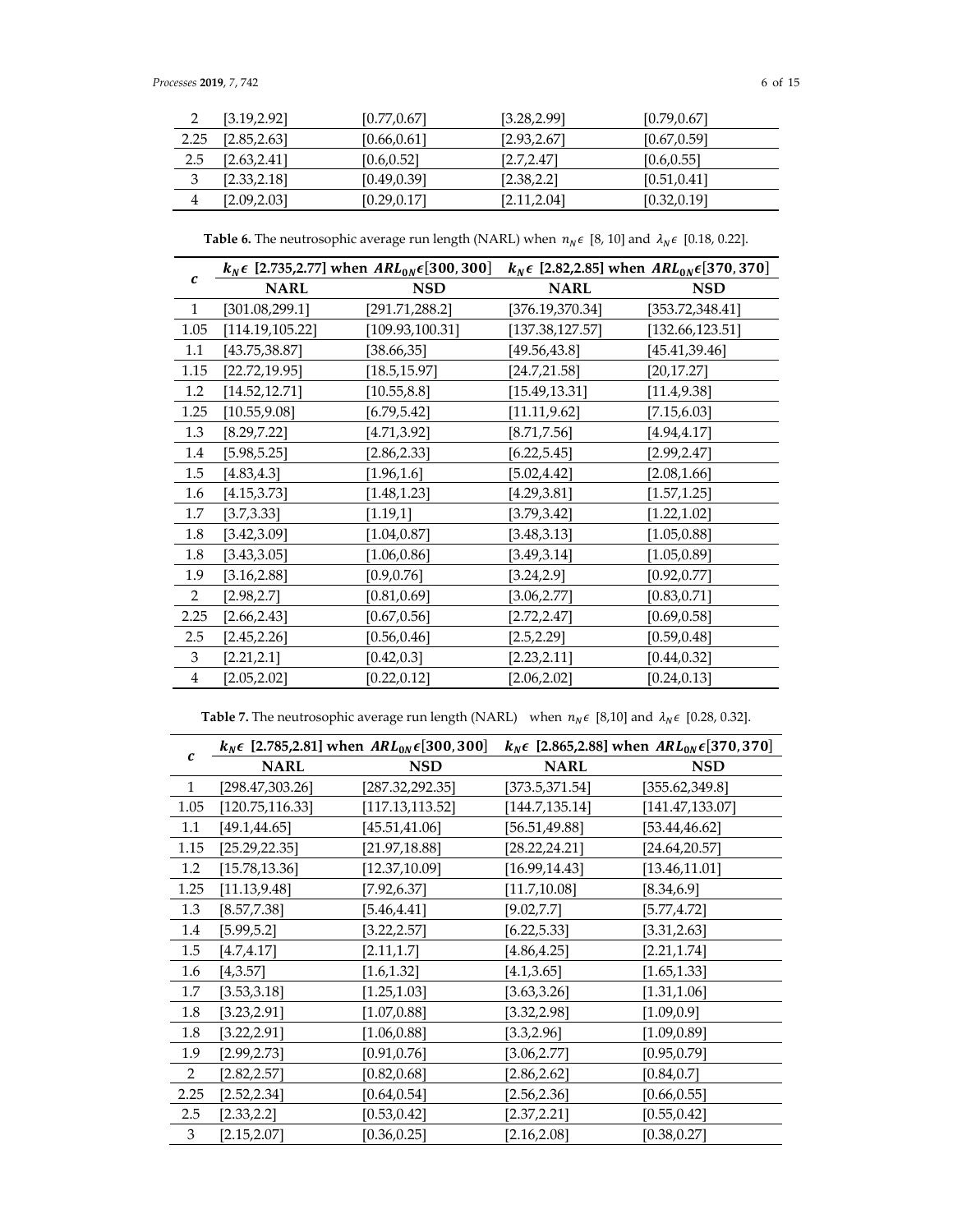| Processes <b>2019</b> , 7, 742 |              |             |              |              |  |
|--------------------------------|--------------|-------------|--------------|--------------|--|
| 4                              | [2.03, 2.01] | [0.17, 0.1] | [2.04, 2.01] | [0.19, 0.11] |  |

#### **4. Comparative Study**

We will discuss the advantages of the proposed control chart over the existing charts in terms of NARL and NSD. Note here that the proposed chart reduces to the control chart proposed by Reference [7] when  $k_L = k_U = k$  and  $\lambda_L = \lambda_U = \lambda$ . The proposed chart reduces to the traditional Shewhart variance control chart proposed by Reference [38] when  $\lambda_N \epsilon$  [1,1]. To show the efficiency of the proposed chart, we will present the comparison in NARL and NSD in Section 4.1 and the simulation study in Section 4.2.

## *4.1. Advantage of the Proposed Chart in Neutrosophic Average Run Length (NARL) and Neutrosophic Standard Deviation (NSD)*

The NARL and NSD are important measures to show the efficiency of the control charts. The smaller the values of NARL and NSD, the better the performance of the control chart to detect the shift in the process. To show the efficiency of the proposed chart over the existing charts proposed by References [7] and [38], we set the same values of  $n_N \epsilon [n_L, n_U]$ ,  $ARL_{0N} \epsilon [ARL_{0L}, ARL_{0U}]$ , and c. We present the values  $ARL_{1N} \epsilon [ARL_{1L}, ARL_{1U}]$  and NSD of the three control charts when  $n_N \epsilon [3,5]$ ,  $n_N \epsilon[8,10]$ ,  $\lambda_N \epsilon[0.08, 0.12]$  and  $ARL_{0N} \epsilon[370,370]$  are shown in Table 8. Similar tables can be present for any other values of  $n_N \epsilon[n_L, n_U]$  and  $ARL_{0N} \epsilon[ARL_{0L}, ARL_{0U}].$ 

Table 8 clearly indicates the smaller values of  $ARL_{1N}\epsilon[ARL_{1L}, ARL_{1U}]$  and NSD of the proposed chart over charts proposed by References [7] and [38] at all values of  $c$ . For example, at a very small shift in the process, c=1.05, when  $n_N \in [3,5]$ , the values of NARL and NSD from  $S_N^2 - NEWMA$  chart are  $ARL_{1N}\epsilon$ [175.89,155.28] and NSD  $\epsilon$ [184.21,153.18], respectively. The values of NARL and NSD from [38] chart are  $ARL_{1N}\epsilon$ [227.52,200.34] and NSD  $\epsilon$ [229.3,198.5], respectively. From these values, we observe that the proposed  $S_N^2$  –  $NEWMA$  will declare the out-of-control process between 155th and 175th samples, while Reference [38] indicates the shift in the process between 200th and 227th samples. By comparing the proposed chart with the chart proposed by Reference [7], it can be noted that this existing chart provides the values of  $ARL_{1N}\epsilon[ARL_{1L}, ARL_{1U}]$  and NSD, which is close to the upper values of the indeterminacy interval of the proposed chart. For an example, when  $c = 1.05$  and  $n_N \in [3,5]$ , the values of  $ARL<sub>1N</sub>$  and NSD are  $ARL<sub>1N</sub> \epsilon$ [175.89,155.28] and NSD  $\epsilon$ [184.21,153.18] from the proposed controlchart. On the other hand, the values of ARL and SD are 175.73 and 189.55 from the existing chart. By comparing both charts, it can be noted that the proposed chart ability to detect shift between the 155th sample and 175th sample, while the existing chart detects a shift only at the 175th sample. From this comparison, we show the efficiency of the proposed chart over Reference [38]'s chart. In addition, the chart proposed by Reference [7] provides the determined values of ARL and cannot be applied under an uncertain environment. Therefore, the proposed chart is more effective, flexible, and adequate to be applied in indeterminacy.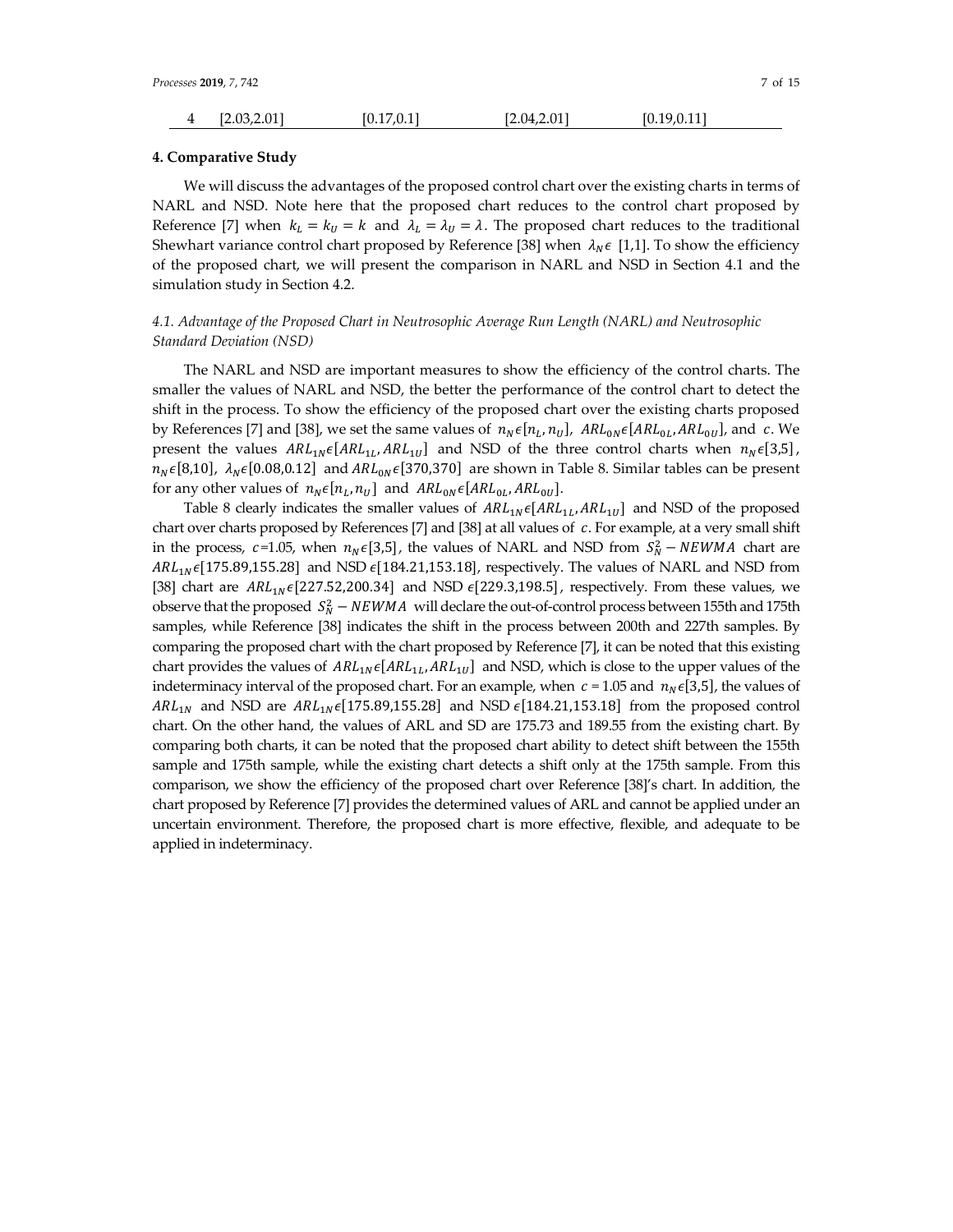## *Processes* **2019**, *7*, 742 8 of 15

|                |                  | [38] Control Chart |                 | [38] Control Chart |        | [7] Control Chart |            | [7] Control Chart |                       | <b>Proposed Chart</b> |                  | <b>Proposed Chart</b> |
|----------------|------------------|--------------------|-----------------|--------------------|--------|-------------------|------------|-------------------|-----------------------|-----------------------|------------------|-----------------------|
|                | [8, 10]          |                    |                 | [3,5]              |        | $n = 3$           | $n = 8$    |                   | $n_N \epsilon$ [8,10] |                       |                  | $n_N \epsilon$ [3,5]  |
|                | <b>NARL</b>      | <b>NSD</b>         | <b>NARL</b>     | <b>NSD</b>         | ARL    | <b>SD</b>         | <b>ARL</b> | <b>SD</b>         | <b>NARL</b>           | <b>NSD</b>            | <b>NARL</b>      | <b>NSD</b>            |
|                | [372.53, 376.51] | [353.12,362.16]    | [383.81, 374.2] | [363.99, 358.16]   | 375.03 | 366.15            | 371.14     | 348.86            | [375.97, 384.4]       | [352.21,365.97]       | [367.88,380.1]   | [362.73, 361.76]      |
| 1.05           | [174.95, 177.11] | [173.32,173.32]    | [227.52,200.34] | [229.3, 198.5]     | 175.73 | 189.55            | 109.31     | 106.95            | [109.14, 107.67]      | [104.73, 102.66]      | [175.89, 155.28] | [184.21, 153.18]      |
| 1.1            | [89.85, 86.43]   | [89.3, 85.09]      | [140.93,112.84] | [139.96,111.44]    | 82.72  | 86.61             | 38.47      | 33.1              | [38.37, 35.39]        | [32.73, 29.6]         | [81.69, 62.06]   | [84.91, 58.71]        |
| 1.15           | [51.6, 47.65]    | [50.04, 46.73]     | [93.24, 67.04]  | [91.71, 65.33]     | 45.71  | 46.17             | 20.48      | 14.76             | [20.62, 18.75]        | [15.19, 13.51]        | [45.63,33.13]    | [46.57, 29.59]        |
| 1.2            | [31.83, 28.12]   | [30.42, 26.62]     | [65.06, 44.77]  | [63.7, 43.53]      | 29.81  | 28.95             | 13.65      | 8.7               | [13.68,12.32]         | [8.67, 7.63]          | [29.69, 21.13]   | [28.94,16.94]         |
| 1.25           | [20.96, 18.27]   | [19.21, 16.59]     | [46.58, 31.12]  | [45.27, 29.66]     | 21.01  | 18.95             | 10.27      | 5.87              | [10.38, 9.3]          | [5.76, 4.91]          | [20.88, 15.26]   | [19.43, 11.16]        |
| 1.3            | [14.9, 12.65]    | [13.6, 11.41]      | [35.48, 22.53]  | [34.36, 21.16]     | 16.15  | 13.68             | 8.38       | 4.14              | [8.5, 7.5]            | [4.3, 3.52]           | [16.2, 11.84]    | [14.1, 7.95]          |
| 1.4            | [8.79, 7.38]     | [7.3, 5.89]        | [22.44, 13.55]  | [20.5, 11.77]      | 11.07  | 8.56              | 6.27       | 2.6               | [6.3, 5.63]           | [2.63, 2.2]           | [11.07, 8.29]    | [8.49, 4.83]          |
| 1.5            | [6.03, 4.99]     | [4.44, 3.44]       | [15.14, 9.19]   | [13.67, 7.65]      | 8.52   | 5.89              | 5.17       | 1.88              | [5.16, 4.65]          | [1.87, 1.58]          | [8.49, 6.56]     | [5.92, 3.37]          |
| 1.6            | [4.53, 3.86]     | [2.99, 2.32]       | [11.29, 6.8]    | [9.7, 5.33]        | 7.01   | 4.45              | 4.51       | 1.46              | [4.49, 4.05]          | [1.45, 1.21]          | [6.96, 5.49]     | [4.42, 2.49]          |
| 1.7            | [3.76, 3.2]      | [2.17, 1.63]       | [9.03, 5.41]    | [7.38, 3.92]       | 6      | 3.48              | 4.02       | 1.18              | [4.02, 3.68]          | [1.19, 0.99]          | [5.98, 4.78]     | [3.51, 1.97]          |
| 1.8            | [3.23, 2.85]     | [1.68, 1.25]       | [7.25, 4.54]    | [5.66,3]           | 5.32   | 2.87              | 3.72       | 1.03              | [3.7, 3.38]           | [1,0.85]              | [5.37, 4.33]     | [2.95, 1.65]          |
| 1.8            | [3.22, 2.83]     | [1.65, 1.24]       | [7.38, 4.48]    | [5.8, 2.99]        | 5.34   | 2.92              | 3.71       |                   | [3.7, 3.4]            | [0.99, 0.84]          | [5.31, 4.32]     | [2.91, 1.63]          |
| 1.9            | [2.87, 2.59]     | [1.27, 0.98]       | [6.19, 3.96]    | [4.62, 2.37]       | 4.87   | 2.52              | 3.47       | 0.88              | [3.47, 3.15]          | [0.89, 0.74]          | [4.87, 4]        | [2.57, 1.44]          |
| 2              | [2.66, 2.43]     | [1.06, 0.77]       | [5.42, 3.53]    | [3.83, 1.96]       | 4.49   | 2.19              | 3.26       | 0.79              | [3.28, 2.99]          | [0.79, 0.67]          | [4.43, 3.74]     | [2.14, 1.26]          |
| 2.25           | [2.35, 2.22]     | [0.7, 0.51]        | [4.29, 2.91]    | [2.74, 1.34]       | 3.8    | 1.66              | 2.93       | 0.67              | [2.93, 2.67]          | [0.67, 0.59]          | [3.85, 3.27]     | [1.7, 1.01]           |
| 2.5            | [2.2, 2.11]      | [0.49, 0.35]       | [3.57, 2.6]     | [2.01, 0.96]       | 3.47   | 1.39              | 2.7        | 0.6               | [2.7, 2.47]           | [0.6, 0.55]           | [3.44, 2.97]     | [1.37, 0.84]          |
| 3              | [2.07, 2.03]     | [0.28, 0.19]       | [2.93, 2.3]     | [1.33, 0.62]       | 2.98   | 1.08              | 2.38       | 0.52              | [2.38, 2.2]           | [0.51, 0.41]          | [2.97, 2.59]     | [1.05, 0.67]          |
| $\overline{4}$ | [2.01,2]         | [0.12, 0.06]       | [2.46, 2.1]     | [0.82, 0.33]       | 2.53   | 0.76              | 2.11       | 0.32              | [2.11, 2.04]          | [0.32, 0.19]          | [2.54, 2.27]     | [0.75, 0.48]          |

**Table 8.** The neutrosophic average run length (NARL) for the proposed and existing charts when  $\lambda_N \epsilon$  [0.08, 0.12].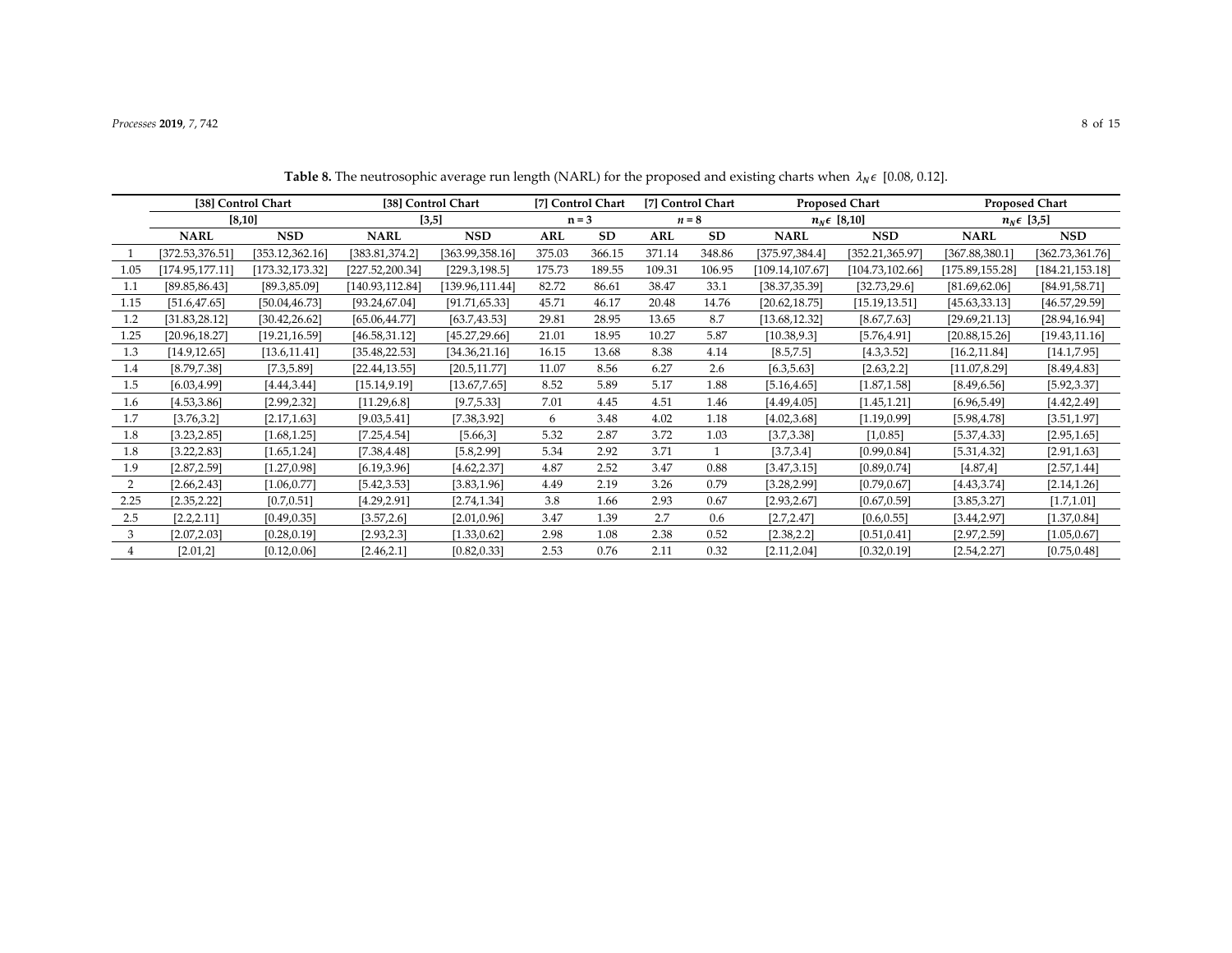## *4.2. Simulation Study*

Suppose that  $S_{N0}^2 \epsilon[1,1]$  shows the variance of the in-control process. The twenty values are generated from the in-control process and the next 20 from the shifted process when  $c = 1.25$ ,  $n_N \in [3,5]$ , and  $\lambda_N \in [0.08,0.12]$ . The statistic  $Z_{k_N} \in [Z_{k_L}, Z_{k_U}]$  is computed for the proposed chart and charts proposed by References [7] and [38]. We plotted the values of  $Z_{k_N} \epsilon \left[Z_{k_L}, Z_{k_U}\right]$  for the proposed chart in Figure 1, the chart proposed by Reference [38] in Figure 2 and the chart proposed by Reference [7] in Figure 3.



**Figure 1.** The  $S_N^2$  –  $NEWMA$  chart for the simulated data.



**Figure 2.** The control chart proposed by Reference [38] for simulated data.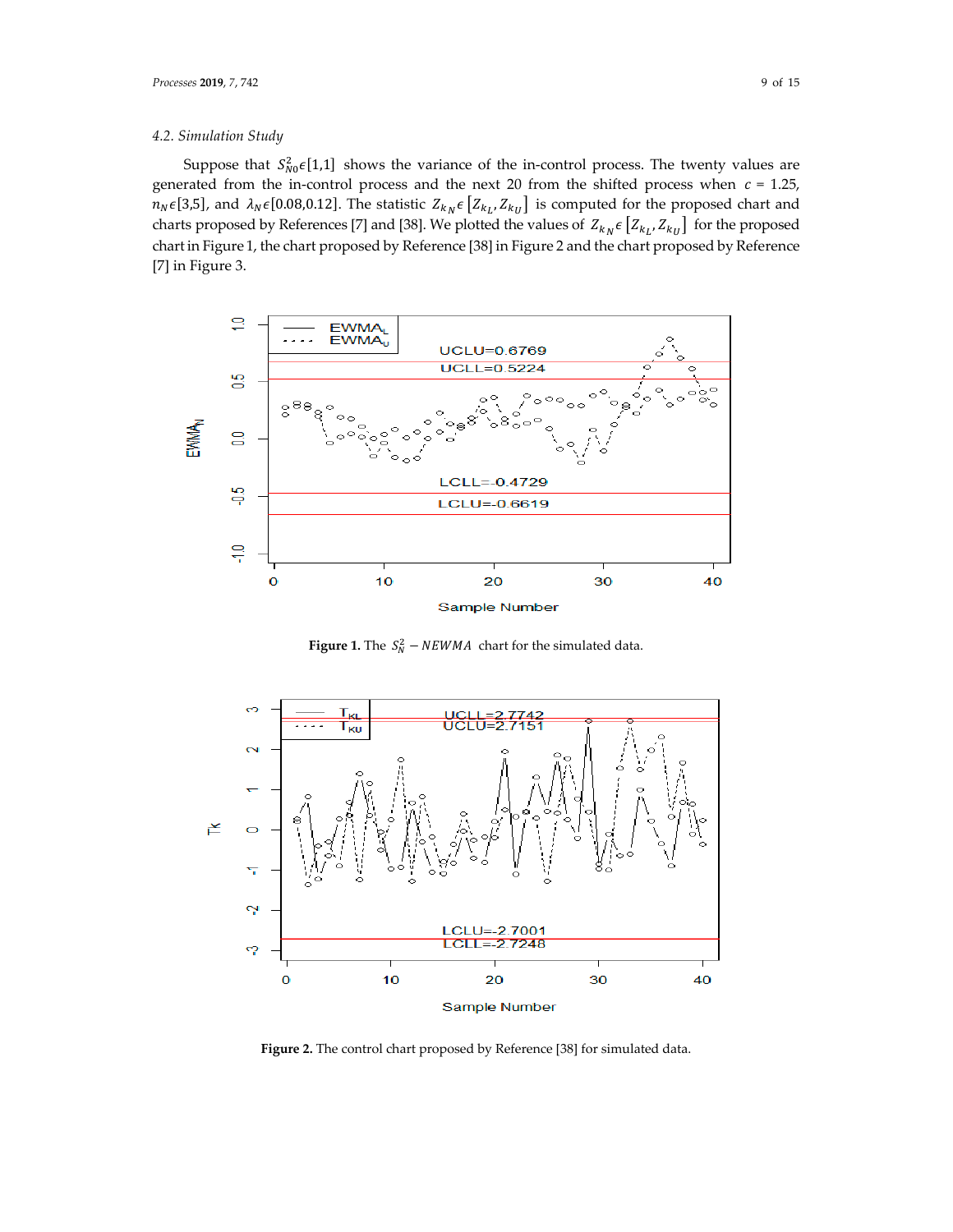

**Figure 3.** The existing chart proposed by Reference [7] for simulated data.

We note that the tabulated  $ARL_N \epsilon$ [20.88,15.26] which means that the control chart should detect a shift in the process between the 15th and 20th sample. From Figure 1, we note that the proposed chart detects a shift at the 35th sample, as expected. On the other hand, the existing charts proposed by References [7] and [38] do not detect any shift in the process. From this simulation study, it is quite clear that the proposed chart has the ability to detect a shift in the process, while existing charts do not. Therefore, the use of the proposed chart in the industry will be helpful in minimizing the non-conforming items.

## **5. Application**

For the application of the proposed chart, the data is obtained from the automobile industry. The inside diameter of engine piston rings is a variable of interest here. This variable is continuous and obtained from measurement. According to Reference [45], "observations include human judgments, and evaluations and decisions, a continuous random variable of a production process should include the variability caused by human subjectivity or measurement devices, or environmental conditions. These variability causes create vagueness in the measurement system". The data having less or more than the exact values is shown in Table 9. Table 9 clearly shows the measurement data in intervals where classical statistics cannot apply. Similar data was used by Reference [38]. The calculations statistic of  $T_{k_N} \epsilon \left[T_{k_L}, T_{k_U}\right]$ ,  $Z_{k_N} \epsilon \left[Z_{k_L}, Z_{k_U}\right]$  when  $n_N \epsilon$ [5,5] and  $\lambda_N \epsilon$ [0.12,0.12] and shown in Table 10.

|   |                  |                  | <b>Sample Observation</b> |                  |                  |
|---|------------------|------------------|---------------------------|------------------|------------------|
|   | [74.03, 74.03]   | [74.002,73.991]  | [74.019, 74.019]          | [73.992,73.992]  | [74.008, 74.001] |
|   | [73.995,73.995]  | [73.992,74.003]  | [74.001, 74.001]          | [74.011, 74.011] | [74.004, 74.004] |
| 3 | [73.988,74.017]  | [74.024, 74.024] | [74.021, 74.021]          | [74.005, 74.005] | [74.002, 73.995] |
| 4 | [74.002, 74.002] | [73.996,73.996]  | [73.993,73.993]           | [74.015, 74.015] | [74.009,74.009]  |
| 5 | [73.992,73.992]  | [74.007, 74.007] | [74.015, 74.015]          | [73.989,73.989]  | [74.014, 73.998] |
| 6 | [74.009,74.009]  | [73.994, 74.001] | [73.997,73.997]           | [73.985, 73.985] | [73.993,73.993]  |
|   | [73.995,73.998]  | [74.006, 74.006] | [73.994,73.994]           | [74, 74]         | [74.005, 74.005] |
| 8 | [73.985,73.985]  | [74.003, 74.01]  | [73.993,73.993]           | [74.015, 74.015] | [73.988,73.988]  |

**Table 9.** Real example data taken from Reference [38].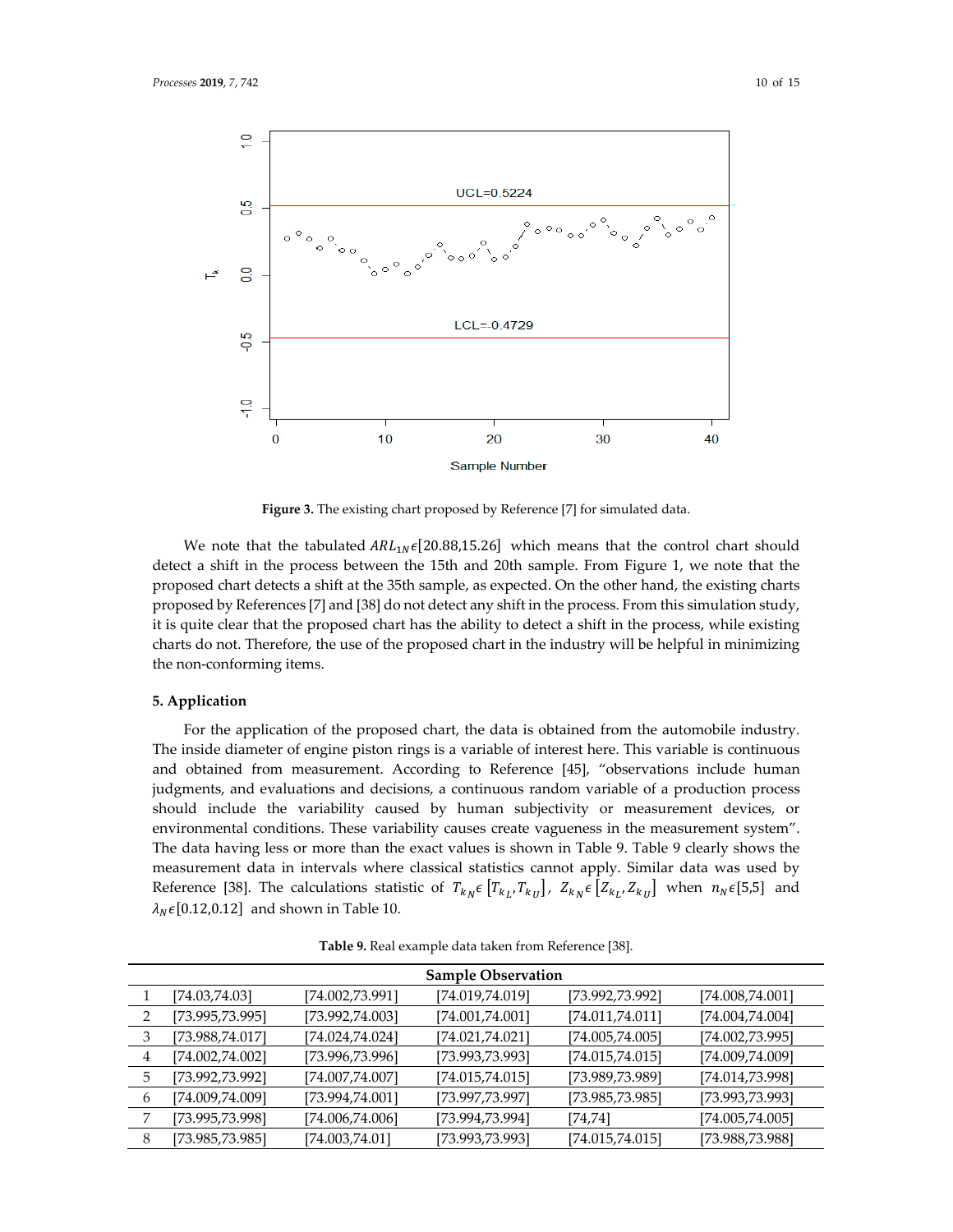*Processes* **2019**, 7, 742 11 of 15

| 10<br>[73.998,73.998]<br>[74.007,74.007]<br>[73.99,73.99]<br>[73.995,73.995]<br>[74,74]<br>11<br>[73.994,73.998]<br>[73.998,73.998]<br>[73.995,73.995]<br>[73.994,73.994]<br>[73.99, 74.001] |  |
|----------------------------------------------------------------------------------------------------------------------------------------------------------------------------------------------|--|
|                                                                                                                                                                                              |  |
|                                                                                                                                                                                              |  |
| 12<br>[74.004,74.004]<br>[74.007,74.005]<br>[74,74.002]<br>[74,74.001]<br>[73.996,73.996]                                                                                                    |  |
| 13<br>[73.983,73.993]<br>[74.002,74.002]<br>[73.998,73.998]<br>[73.997,73.997]<br>[74.012, 74.005]                                                                                           |  |
| 14<br>[74.006,74.006]<br>[73.967,73.985]<br>[73.994,73.994]<br>[73.984,73.996]<br>[74,74]                                                                                                    |  |
| 15<br>[74.012,74.012]<br>[74.014, 74.012]<br>[73.998,73.998]<br>[74.007, 74.007]<br>[73.999,73.999]                                                                                          |  |
| 16<br>[73.984,73.984]<br>[74.005,74.005]<br>[74,74]<br>[73.998,73.998]<br>[73.996,73.996]                                                                                                    |  |
| 17<br>[73.994,73.994]<br>[74.012,74.012]<br>[73.986,73.986]<br>[74.005,74.005]<br>[74.007,74.007]                                                                                            |  |
| 18<br>[74.006, 74.006]<br>[74.01, 74.011]<br>[74.018,74.018]<br>[74.003,74.003]<br>[74,74.001]                                                                                               |  |
| 19<br>[73.984,73.984]<br>[74.003, 74.003]<br>[74.005,74.005]<br>[74.002,74.002]<br>[73.997,73.997]                                                                                           |  |
| 20<br>[74.01,74.01]<br>[74.013,74.009]<br>[74.003,74.003]<br>[74,74]<br>[74.02,74.015]                                                                                                       |  |
| 21<br>[73.982, 73.982]<br>[74.001, 74.001]<br>[74.015,74.015]<br>[74.005,74.005]<br>[73.996,73.996]                                                                                          |  |
| 22<br>[74.004,74.004]<br>[73.999,73.999]<br>[73.99,73.99]<br>[74.006,74.006]<br>[74.009,74.002]                                                                                              |  |
| 23<br>[74.01, 74.01]<br>[73.989,73.989]<br>[73.99,73.99]<br>[74.009,74.005]<br>[74.014,74.011]                                                                                               |  |
| 24<br>[74.008, 74.008]<br>[74.015,74.011]<br>[73.993,73.993]<br>[74.01, 74.011]<br>[74,74]                                                                                                   |  |
| 25<br>[73.982,73.982]<br>[73.984,73.989]<br>[74.017,74.012]<br>[73.995,73.995]<br>[74.013,74.01]                                                                                             |  |

**Table 10.** The values of statistic for the proposed chart.

| Sr#            | $S_N^2$              | $T_{k_N}$                | $Z_{k_{N}}$              |
|----------------|----------------------|--------------------------|--------------------------|
| 1              | [0.000218, 0.000297] | [1.521080, 2.581987]     | [0.211, 0.211]           |
| $\overline{2}$ | [0.000056, 0.000033] | $-0.544091, -0.856070$   | $[-0.544091,-0.856070]$  |
| 3              | [0.000217, 0.000146] | [1.515046, 1.224781]     | [1.515046, 1.224781]     |
| $\overline{4}$ | [0.000082, 0.000082] | $[-0.062734, 0.273432]$  | $[-0.062734, 0.273432]$  |
| 5              | [0.000149, 0.000115] | [0.847492,0.811799]      | [0.847492, 0.811799]     |
| 6              | [0.000075, 0.000079] | $[-0.176903, 0.227342]$  | $[-0.176903, 0.227342]$  |
| 7              | [0.000030,0.000024]  | $[-1.138271,-1.116612]$  | $[-1.138271,-1.116612]$  |
| 8              | [0.000150, 0.000181] | [0.857712, 1.615885]     | [0.857712, 1.615885]     |
| 9              | [0.000030, 0.000026] | $-1.133061, -1.051897$   | $[-1.133061,-1.051897]$  |
| 10             | [0.000039,0.000039]  | $-0.913632, -0.677915$   | $[-0.913632,-0.677915]$  |
| 11             | [0.000008, 0.000007] | $[-1.809110,-1.756588]$  | $[-1.809110,-1.756588]$  |
| 12             | [0.000017, 0.000012] | $[-1.496849, -1.566774]$ | $[-1.496849, -1.566774]$ |
| 13             | [0.000109, 0.000021] | $[0.345425, -1.227323]$  | $[0.345425, -1.227323]$  |
| 14             | [0.000234, 0.000060] | $[1.653410,-0.172225]$   | $[1.653410,-0.172225]$   |
| 15             | [0.000053, 0.000046] | $-0.60183, -0.499771$    | $[-0.601839,-0.499771]$  |
| 16             | [0.000060, 0.000060] | $[-0.454187, -0.159260]$ | $[-0.454187, -0.159260]$ |
| 17             | [0.000111, 0.000111] | [0.37870829,0.7532313]   | [0.378708, 0.753231]     |
| 18             | [0.000048, 0.000046] | $[-0.701836,-0.489458]$  | $[-0.701836,-0.489458]$  |
| 19             | [0.000071,0.000071]  | [–0.249291,0.068160]     | $[-0.249291, 0.068160]$  |
| 20             | [0.000063, 0.000035] | [–0.397927,–0.795335]    | [-0.397927,-0.795335]    |
| 21             | [0.000147, 0.000147] | [0.829230,1.235694]      | [0.829230, 1.235694]     |
| 22             | [0.000055, 0.000039] | $-0.564569,-0.686131]$   | $[-0.564569, -0.686131]$ |
| 23             | [0.000142, 0.000115] | [0.766936,0.808990]      | [0.766936, 0.808990]     |
| 24             | [0.000075, 0.000062] | $[-0.178422,-0.126542]$  | $[-0.178422,-0.126542]$  |
| 25             | [0.000261, 0.000171] | [1.864733, 1.505833]     | [1.864733, 1.505833]     |

The proposed control chart with neutrosophic control limits is shown in Figure 4. The charts proposed by References [38] and [7] are shown in Figures 5 and 6, respectively. By comparing these figures, it can be seen that the proposed control chart indicates some points near the lower neutrosophic control limits. On the other hand, the existing charts in Figures 5 and 6 show the process is in control. We conclude here that the proposed chart indicates some issues in the process, while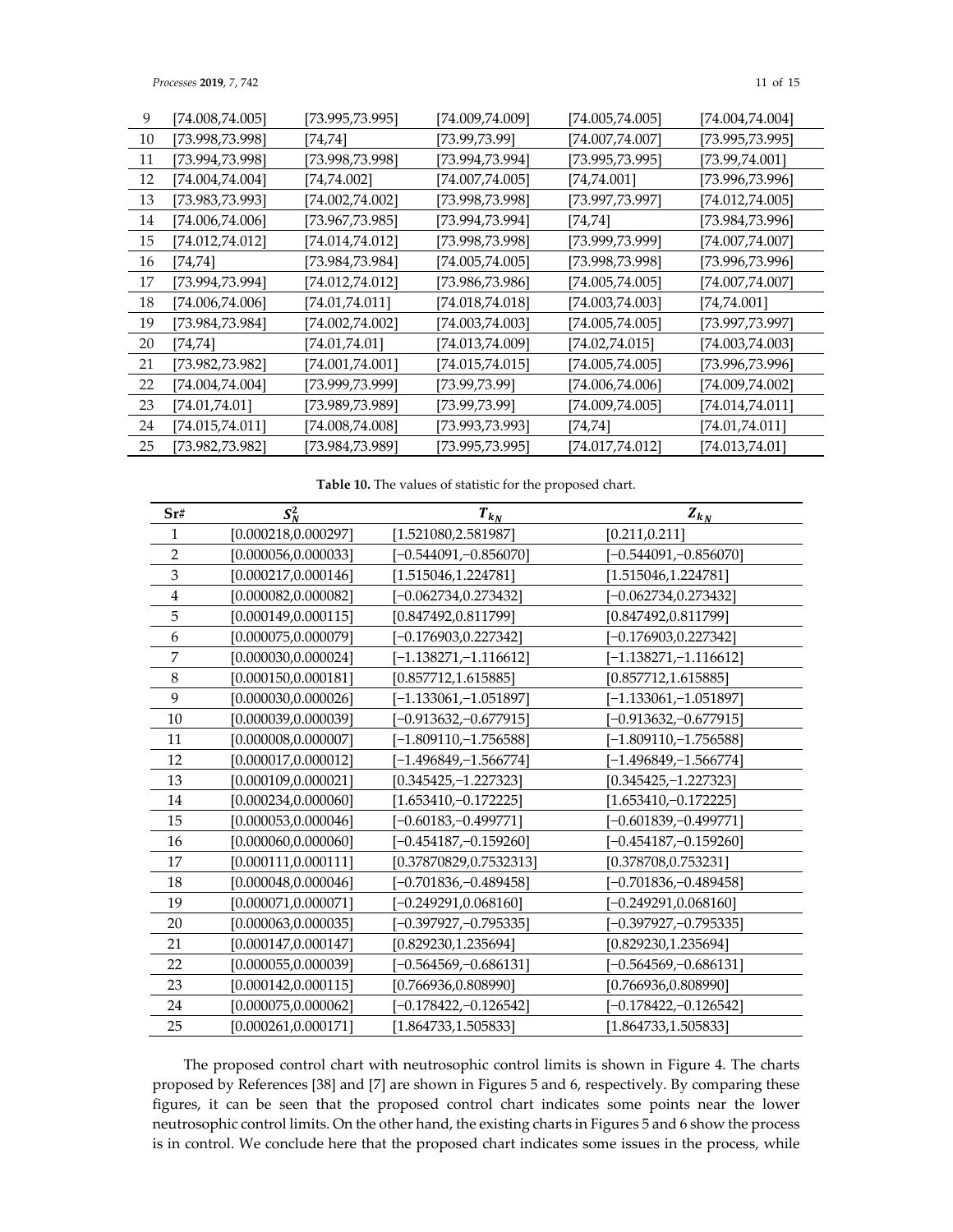the existing chart indicates noting in the process. Therefore, the use of the proposed control chart will provide strict monitoring of the automobile manufacturing process.



**Figure 4.**  $S_N^2$  –  $NEWMA$  chart for real data.



**Figure 5.** The existing chart proposed by Reference [38] for real data.



Figure 6. The existing chart proposed by Reference [7] for real data.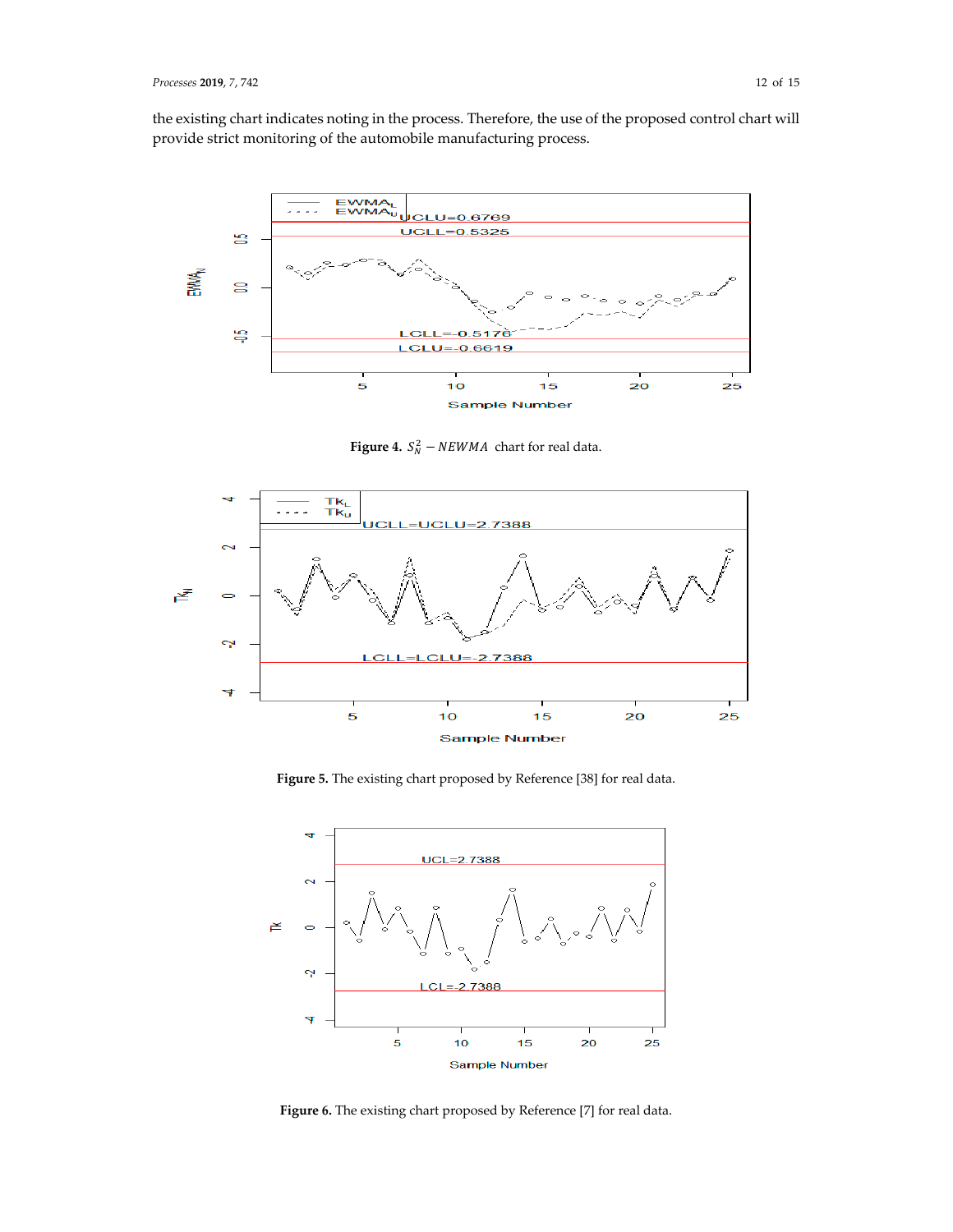### **6. Concluding Remarks**

We presented a  $S_N^2$  – NEWMA chart for monitoring the variation in the process. We also presented a new NMC simulation method. The necessary tables are presented for various values of specified parameters. The simulation study and a real example are presented. From the simulation study and real example, it is concluded that the proposed  $S_N^2 - NEWMA$  chart performs better than Reference [38]'s chart under uncertainty. We recommended applying the proposed control chart in the industry where the data is obtained from the complex measurement. The proposed control chart using some other sampling schemes and big data can be considered as future research. The proposed chart using the methodology of Reference [41] will be considered as future research.

**Author Contributions:** M.A., R.A.R.B. and N.K. conceived and designed the experiments; M.A. and N.K. performed the experiments; M.A. and N.K. analyzed the data; M.A. contributed reagents/materials/analysis tools; M.A. wrote the paper.

**Funding:** This work was funded by the Deanship of Scientific Research (DSR), King Abdulaziz University, Jeddah, under grant No. (130-242-D1440). The author, therefore, gratefully acknowledge the DSR technical and financial support.

**Acknowledgments:** The authors are deeply thankful to the editor and reviewers for their valuable suggestions to improve the quality of this manuscript.

**Conflicts of Interest:** The authors declare no conflict of interest regarding this paper.

#### **References**

- 1. Aslam, M.; Khan, N.; Jun, C.-H. A new S 2 control chart using repetitive sampling. *J. Appl. Stat.* **2015**, *42*, 2485–2496.
- 2. Aslam M.; Khan N.; Albassam M. Control chart for failure-censored reliability tests under uncertainty environment. *Symmetry*. **2018**, *10*, 690.
- 3. Azam, M.; Arshad, A.; Aslam, M.; Jun, C.-H. A control chart for monitoring the process mean using successive sampling over two occasions. *Arab. J. Sci. Eng.* **2017**, *42*, 2915–2926.
- 4. Prajapati DR.; Mahapatra PB. An effective joint X-bar and R chart to monitor the process mean and variance. *Int. J. Product. Qual. Manag*. **2007**, *2*, 459-474.
- 5. Aslam, M.; Rao, G.S.; Al-Marshadi, A.H.; Jun, C.-H. A Nonparametric HEWMA-p Control chart for variance in monitoring processes. *Symmetry* **2019**, *11*, 356.
- 6. Roberts, S. Control chart tests based on geometric moving averages. *Technometrics* **1959**, *1*, 239–250.
- 7. Castagliola, P. A new S2-EWMA control chart for monitoring the process variance. *Qual. Reliab. Eng. Int.* **2005**, *21*, 781–794.
- 8. Haq, A. An improved mean deviation exponentially weighted moving average control chart to monitor process dispersion under ranked set sampling. *J. Stat. Comput. Simulat.* **2014**, *84*, 2011–2024.
- 9. Haq, A.; Brown, J.; Moltchanova, E. New exponentially weighted moving average control charts for monitoring process mean and process dispersion. *Qual. Reliab. Eng. Int.* **2015**, *31*, 877–901.
- 10. Haq, A.; Brown, J.; Moltchanova, E.; Al-Omari, A.I. Effect of measurement error on exponentially weighted moving average control charts under ranked set sampling schemes. *J. Stat. Comput. Simulat.* **2015**, *85*, 1224– 1246.
- 11. Abbasi, S.A.; Riaz, M.; Miller, A.; Ahmad, S.; Nazir, H.Z. EWMA dispersion control charts for normal and non-normal processes. *Qual. Reliab. Eng. Int.* **2015**, *31*, 1691–1704.
- 12. Abbasi, S.A. Exponentially weighted moving average chart and two-component measurement error. *Qual. Reliab. Eng. Int.* **2016**, *32*, 499–504.
- 13. Sanusi, R.A.; Riaz, M.; Adegoke, N.A.; Xie, M. An EWMA monitoring scheme with a single auxiliary variable for industrial processes. *Comp. Ind. Eng.* **2017**, *114*, 1–10.
- 14. Montgomery, D.C. *Introduction to Statistical Quality Control*; John Wiley & Sons: Hoboken, NJ, USA, 2007.
- 15. Arshad, W.; Abbas, N.; Riaz, M.; Hussain, Z. Simultaneous use of runs rules and auxiliary information with exponentially weighted moving average control charts. *Qual. Reliab. Eng. Int.* **2017**, *33*, 323–336.
- 16. Adeoti, O.A. A new double exponentially weighted moving average control chart using repetitive sampling. *Int. J. Qual. Reliab. Manag.* **2018**, *35*, 387–404.
- 17. Adeoti, O.A.; Malela-Majika, J.-C. Double exponentially weighted moving average control chart with supplementary runs-rules. *Qual. Technol. Quant. Manag.* **2019**, 1–24. DOI: 10.1080/16843703.2018.1560603.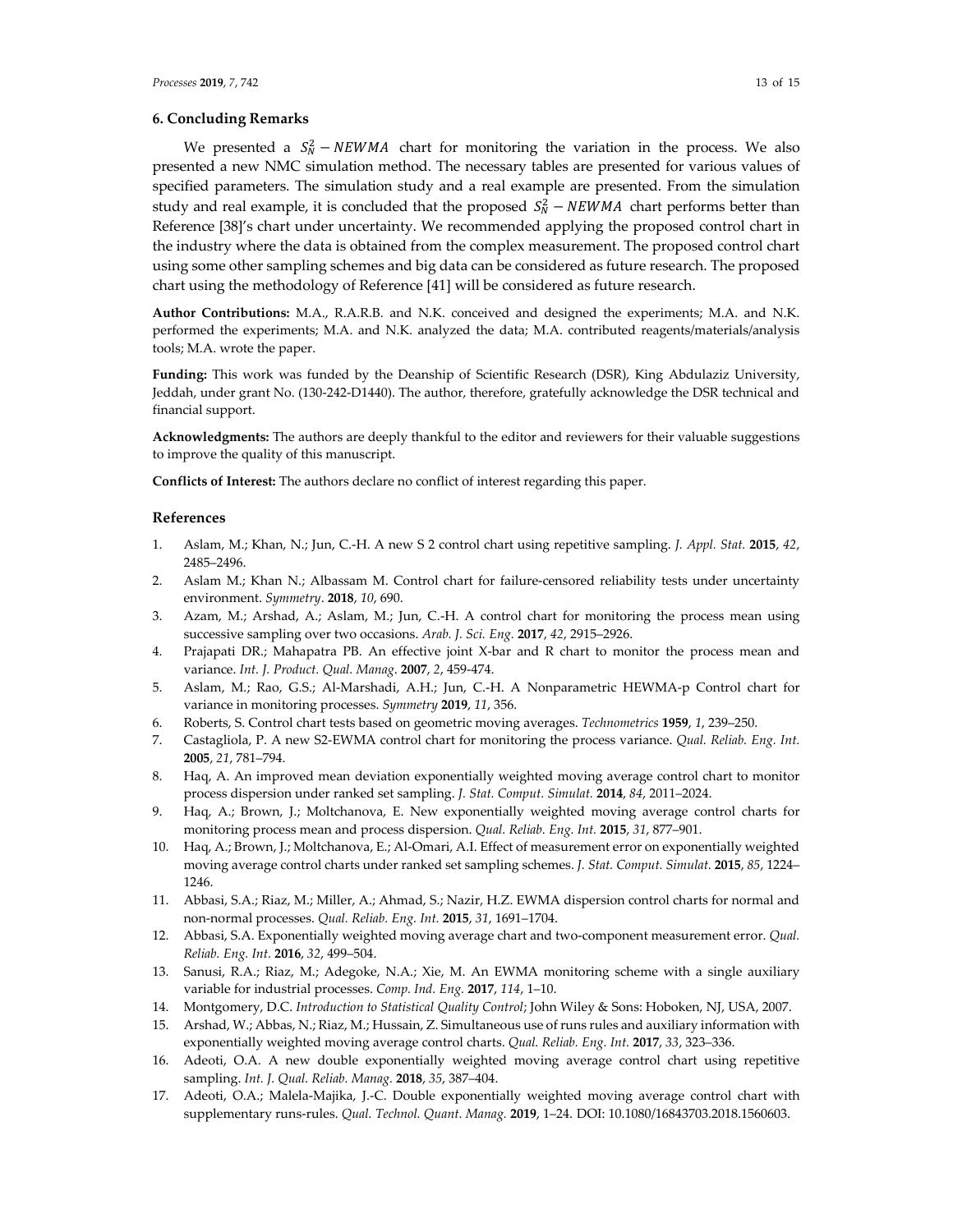- 18. Cheng, C.-B. Fuzzy process control: Construction of control charts with fuzzy numbers. *Fuzzy Sets Syst.*  **2005**, *154*, 287–303.
- 19. Faraz, A.; Moghadam, M.B. Fuzzy control chart a better alternative for Shewhart average chart. *Qual. Quant.* **2007**, *41*, 375–385.
- 20. Faraz, A.; Kazemzadeh, R.B.; Moghadam, M.B.; Bazdar, A. Constructing a fuzzy Shewhart control chart for variables when uncertainty and randomness are combined. *Qual. Quant.* **2010**, *44*, 905–914.
- 21. Teksen, H.E.; Anagun, A.S. Different methods to fuzzy  $X<sup>-</sup>R$  control charts used in production: Interval type-2 fuzzy set example. *J. Enterp. Inf. Manag.* **2018**, *31*, 848–866.
- 22. Fadaei, S.; Pooya, A. Fuzzy U control chart based on fuzzy rules and evaluating its performance using fuzzy OC curve. *TQM J.* **2018**, *30*, 232–247.
- 23. Alakoc, N.P.; Apaydin, A. A fuzzy control chart approach for attributes and variables. *Eng. Technol. Appl. Sci. Res.* **2018**, *8*, 3360–3365.
- 24. Darestani, S.A.; Tadi, A.M.; Taheri, S.; Raeiszadeh, M. Development of fuzzy U control chart for monitoring defects. *Int. J. Qual. Reliab. Manag.* **2014**, *31*, 811–821.
- 25. Shu, M.-H.; Wu, H.-C. Fuzzy X and R control charts: Fuzzy dominance approach. *Comp. Ind. Eng.* **2011**, *61*, 676–685.
- 26. Khademi, M.; Amirzadeh, V. Fuzzy rules for fuzzy \$ overline {X} \$ and \$ R \$ control charts. *Iranian J. Fuzzy Syst.* **2014**, *11*, 55–66.
- 27. Zabihinpour, S.M.; Ariffin, M.; Tang, S.H.; Azfanizam, A. Construction of fuzzy¯ XS control charts with an unbiased estimation of standard deviation for a triangular fuzzy random variable. *J. Intell. Fuzzy Syst.* **2015**, *28*, 2735–2747.
- 28. Khan, M.Z.; Khan, M.F.; Aslam, M.; Niaki, S.T.A.; Mughal, A.R. A Fuzzy EWMA attribute control chart to monitor process mean. *Information* **2018**, *9*, 312.
- 29. Smarandache, F. Neutrosophy. In *Neutrosophic Probability, Set, and Logic*; ProQuest Information & Learning: Ann Arbor, MI, USA, 1998; Volume 105, pp. 118–123.
- 30. Abdel-Basset, M.; Atef, A.; Smarandache, F. A hybrid Neutrosophic multiple criteria group decision making approach for project selection. *Cogn. Syst. Res.* **2018**, *57*, 216–227.
- 31. Abdel-Basset, M.; Mohamed, M.; Smarandache, F. An extension of neutrosophic AHP–SWOT analysis for strategic planning and decision-making. *Symmetry* **2018**, *10*, 116.
- 32. Alhabib, R.; Ranna, M.M.; Farah, H.; Salama, A. Some Neutrosophic probability distributions. *Neutrosophic Sets Syst* **2018**, *22*, 30–38.
- 33. Smarandache, F. Neutrosophic logic-a generalization of the intuitionistic fuzzy logic. In *Multispace & Multistructure. Neutrosophic Transdisciplinarity (100 Collected Papers of Science);* North European Scientific Publishers: Hanko, Finland, 2010; Volume 4, p. 396.
- 34. Smarandache, F. *Introduction to Neutrosophic Statistics*; Infinite Study: 2014. Available online: https://arxiv.org/pdf/1406.2000 (accessed on 2 January 2019).
- 35. Aslam, M. A new sampling plan using neutrosophic process loss consideration. *Symmetry* **2018**, *10*, 132.
- 36. Aslam, M.; Bantan, R.A.; Khan, N. Design of a new attribute control chart under neutrosophic statistics. *Int. J. Fuzzy Syst.* **2019**, *21*, 433–440.
- 37. Aslam, M.; Khan, N. A new variable control chart using neutrosophic interval method-an application to automobile industry. *J. Intell. Fuzzy Syst.* **2019**, *36*, 2615–2623.
- 38. Aslam, M.; Khan, N.; Khan, M. Monitoring the variability in the process using neutrosophic statistical interval method. *Symmetry* **2018**, *10*, 562.
- 39. Aslam, M. Attribute control chart using the repetitive sampling under neutrosophic system. *IEEE Access*  **2019**, *7*, 15367–15374.
- 40. Aslam, M. Control chart for variance using repetitive sampling under neutrosophic statistical interval system. *IEEE Access* **2019**, *7*, 25253–25262.
- 41. Abbas, N.; Riaz, M.; Does, R.J. CS-EWMA chart for monitoring process dispersion. *Qual. Reliab. Eng. Int.*  **2013**, *29*, 653–663.
- 42. Box, G.E.; Hunter, W.G.; Hunter, J.S. *Statistics for Experimenters*; John Willey and Sons: New York, NY, USA, 1978.
- 43. Crowder, S.V.; Hamilton, M.D. An EWMA for monitoring a process standard deviation. *J. Qual. Technol.* **1992**, *24*, 12–21.